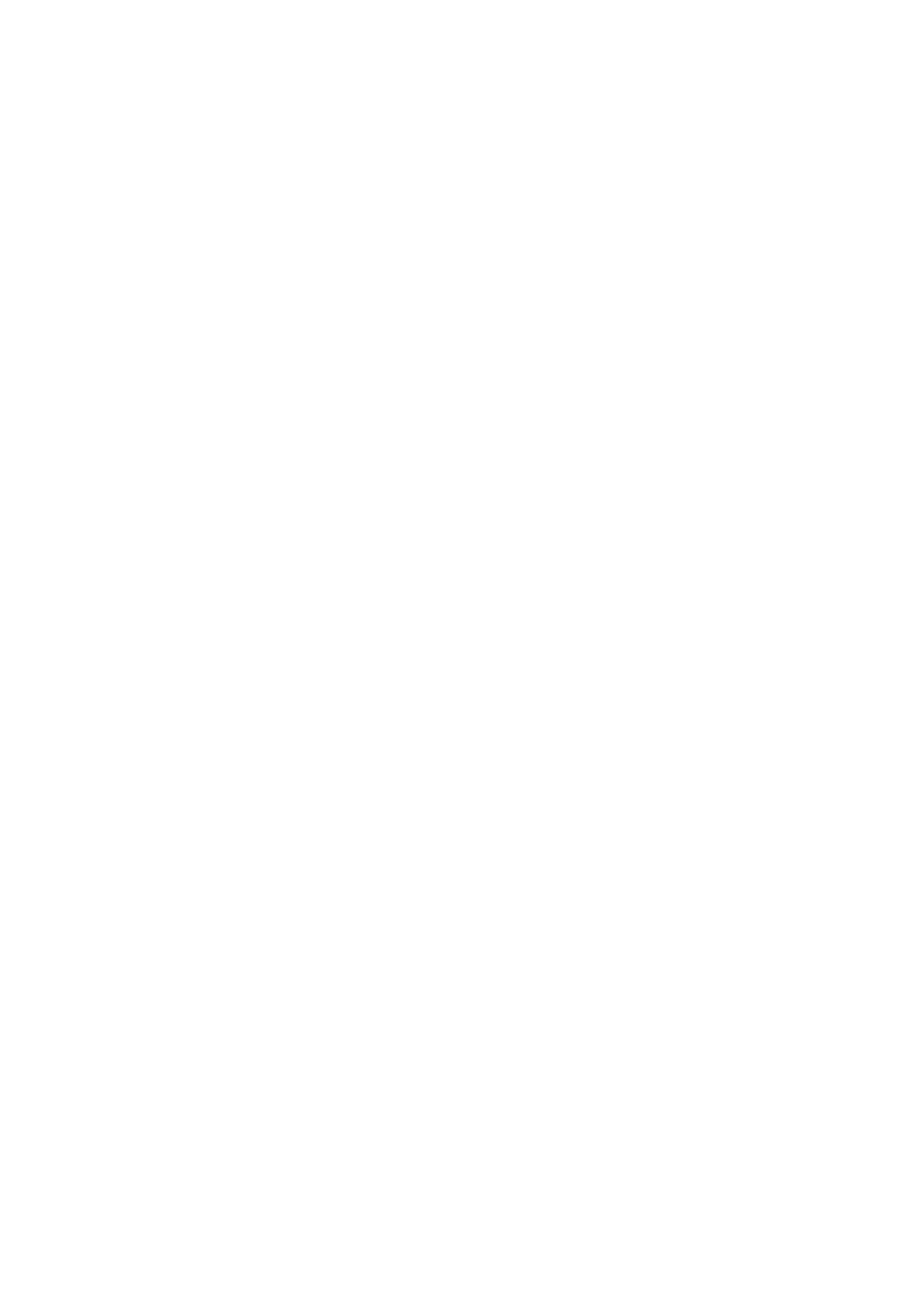$E/ECE/324$ <br> $E/ECE/TRANS/505$ <sup>Rev.1/Add.26/Rev.1</sup> Regulation No. 27 page 3

#### Regulation No. 27

#### UNIFORM PROVISIONS FOR THE APPROVAL OF ADVANCE-WARNING TRIANGLES

#### CONTENTS

#### Page

#### REGULATION

| $1$ .   | $5^{\circ}$                                                                                                                           |
|---------|---------------------------------------------------------------------------------------------------------------------------------------|
| $2$ .   | 5                                                                                                                                     |
| 3.      | 6                                                                                                                                     |
| 4.      | 6                                                                                                                                     |
| 5.      | 6                                                                                                                                     |
| 6.      | $7\phantom{.0}$                                                                                                                       |
| 7.      | 8                                                                                                                                     |
| 8.      | 11                                                                                                                                    |
| 9.      | Modifications of the advance-warning<br>triangle type and extension of approval 11                                                    |
| 10.     | <u>. A car a car a car a car a car a car a car a car a car a c</u><br>Conformity of production<br>11                                  |
| 11.     | Penalties for non-conformity of production<br>12                                                                                      |
| 12.     | Production definitely discontinued<br>12                                                                                              |
| 13.     | Names and addresses of technical services<br>responsible for conducting approval tests,<br>and of administrative departments 12       |
| ANNEXES |                                                                                                                                       |
| Annex 1 | Communication concerning the approval or extension or refusal or<br>withdrawal of approval or production definitely discontinued of a |

Annex 2 - Arrangements of the approval mark

Annex 3 - Shape and dimensions of the advance-warning triangle and of the support

type of advance-warning triangle, pursuant to Regulation No. 27

Annex 4 - Determination of the roughness of the road surface ("sandy beach" method)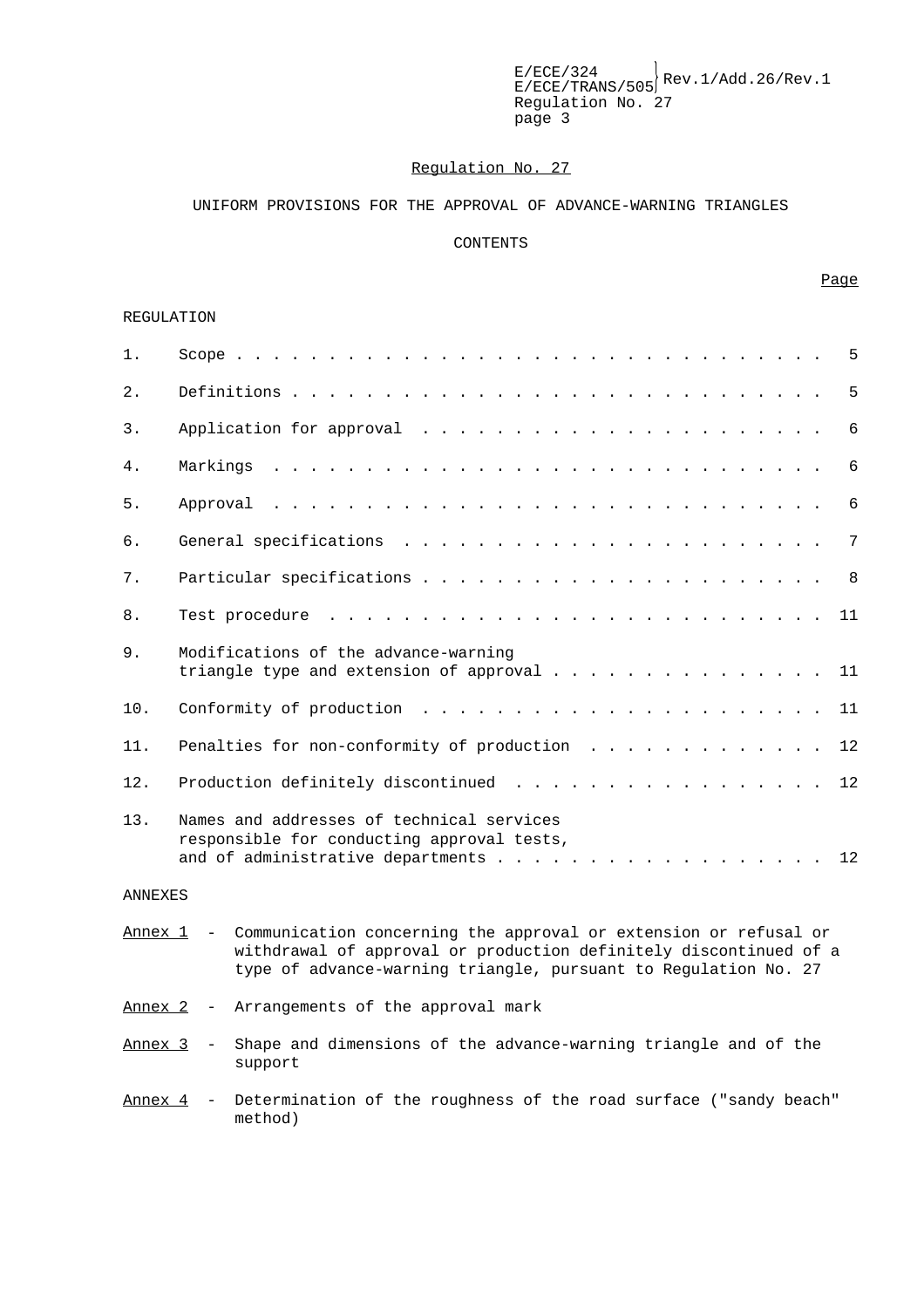$E/ECE/324$ <br> $E/ECE/TRANS/505$ <sup>Rev.1/Add.26/Rev.1</sup> Regulation No. 27 page 4

CONTENTS (continued)

ANNEXES

- Annex 5 Test procedures
- Annex 6 Method for measurement of the CIL of the retro-reflecting device

 $\overline{\phantom{a}}$ 

- Annex 7 Minimum requirements for conformity of production control procedures
- Annex 8 Minimum requirements for sampling by an inspector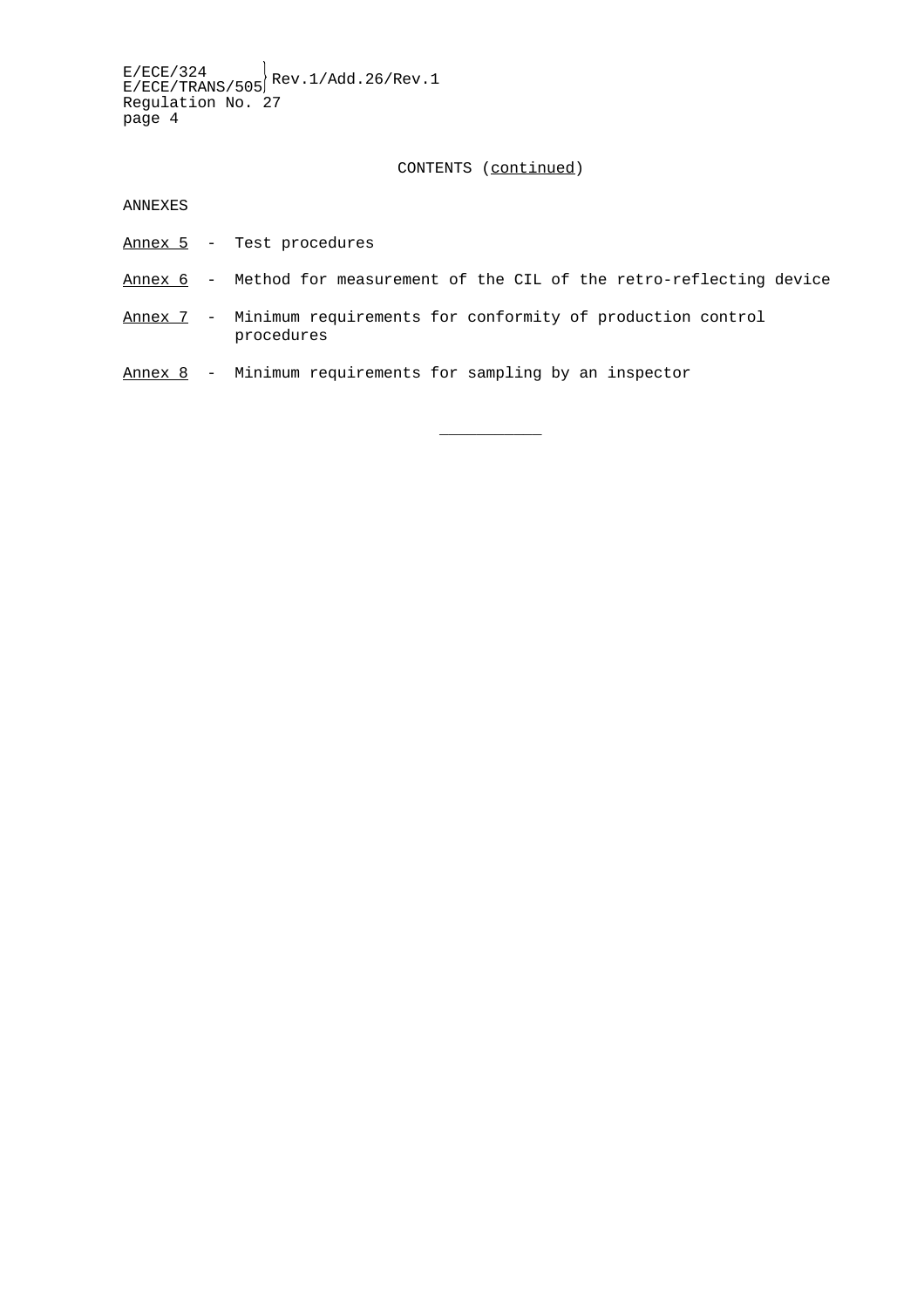#### 1. SCOPE

This Regulation applies to certain advance-warning devices intended to be on board vehicles and to be placed on the carriageway in order to signal, by day and at night, the presence of a halted vehicle.

2. DEFINITIONS

For the purposes of this Regulation,

- 2.1. "Advance-warning triangle" means the device referred to in paragraph 1 above, and in the form of an equilateral triangle;
- 2.2. "Type of triangle" means advance-warning triangles which do not differ in such essential respects as:
- 2.2.1. the trade name or mark;
- 2.2.2. the optical characteristics;
- 2.2.3. the distinctive geometrical and mechanical features of the design;
- 2.3. "Retro-reflecting device" means an assembly, ready for use, comprising one or more retro-reflecting optical units;
- 2.4. "Front face of the triangle" means the face carrying the optical units;
- 2.5. "Axis of the advance-warning triangle" means the straight line which, perpendicular to the front face of the triangle, passes through its centre;
- 2.6. "Fluorescent material" means a material which, either in the mass or at the surface, when excited by daylight, exhibits the phenomenon of photo-luminescence ceasing rather shortly after excitation;
- 2.7. "Luminance factor" means the ratio of the luminance of the body considered to the luminance of a perfect diffuser under identical conditions of illumination and observation. The luminance of the body considered includes that produced by reflection and by fluorescence;
- 2.8. "Coefficient of luminous intensity (CIL)" means the amount of luminous intensity reflected in the direction considered, divided by the illumination of the retro-reflecting device for given angles of illumination, divergence and rotation. The illumination is measured in a plane normal to the direction of the incident light.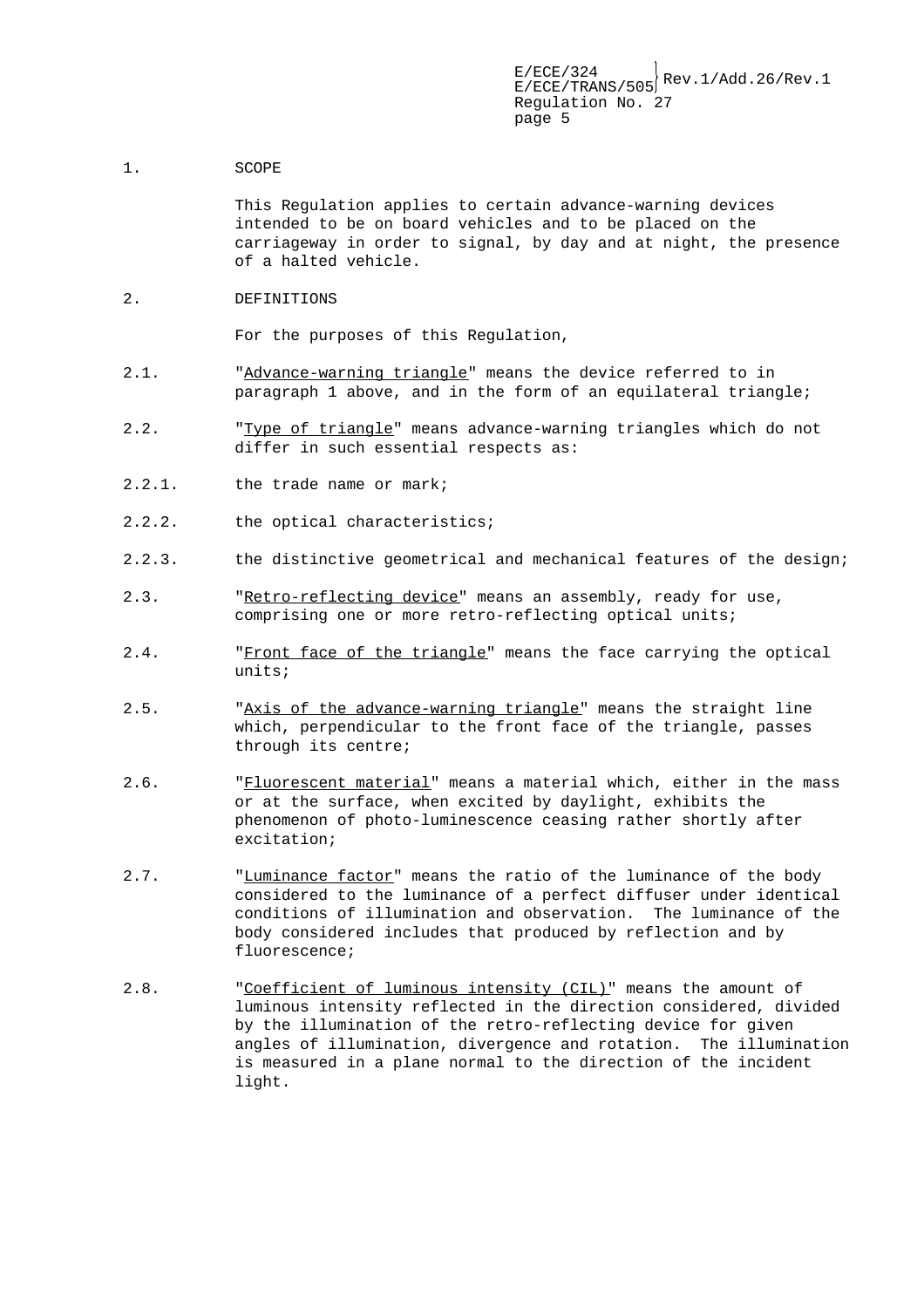#### 3. APPLICATION FOR APPROVAL

The application for approval shall be submitted by the holder of the trade name or mark or by his duly accredited representative, and shall be accompanied by:

- 3.1. Dimensional drawings in triplicate in sufficient detail to permit identification of the type;
- 3.2. A brief description giving the technical specifications of the materials constituting the advance-warning triangle and instructions for use;
- 3.3. A copy of the instructions on its assembly for use;
- 3.4. Four samples of the advance-warning triangle and at least two protective covers if the advance-warning triangles are to be supplied with protective covers;
- 3.5. Two samples of the fluorescent material in which a 100 x 100 mm square can be inscribed and which are fully representative of the material applied under the same conditions to the same base material as used for the advance-warning triangle.

#### 4. MARKINGS

- 4.1. Every advance-warning triangle and its protective cover shall, when submitted for approval, bear the trade name or mark of the applicant; such marking shall be clearly legible and be indelible.
- 4.2. Every advance-warning triangle and its protective cover shall provide adequate space for the approval mark; the space aforesaid shall be shown in the drawings referred to in paragraph 3.1. above.
- 5. APPROVAL
- 5.1. If all the samples of a type of advance-warning triangle which are submitted in conformity with the provisions of paragraph 3 above meet the requirements of this Regulation, approval shall be granted.
- 5.2. The approval number shall be assigned to each type approved. Its first two digits (at present 03 corresponding to the 03 series of amendments which entered into force on 3 March 1985) shall indicate the series of amendments incorporating the most recent major technical amendments made to the Regulation at the time of issue of the approval. The same Contracting Party shall not assign the same number to another type of advance warning triangle covered by this Regulation.
- 5.3. Notice of approval or of refusal of approval of a type of advancewarning triangle pursuant to this Regulation shall be communicated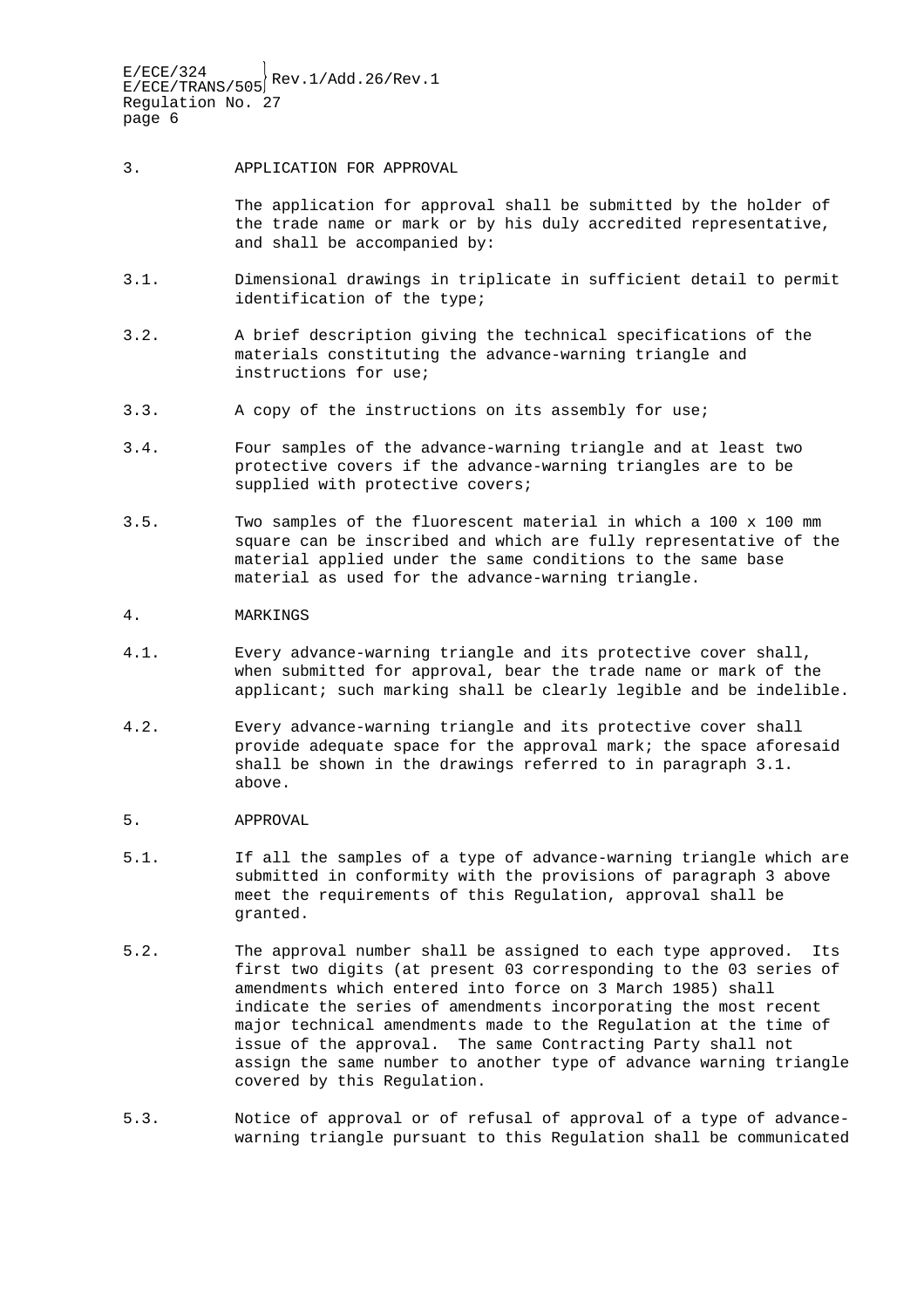to the countries Parties to the Agreement which apply this Regulation by means of a form conforming to the model in annex 1 to this Regulation accompanied by dimensional drawings (supplied by the applicant for approval) in a format not exceeding A 4 (210 x 297 mm), or folded to that format, and on an appropriate scale.

- 5.4. In addition to the markings prescribed in paragraph 4.1. above, there shall be affixed, in the space referred to in paragraph 4.2. above, to every advance-warning triangle and to its protective cover conforming to a type approved under this Regulation:
- 5.4.1. An international approval mark consisting of:
- 5.4.1.1. a circle surrounding the letter "E" followed by the distinguishing number of the country which has granted approval;  $1/$
- 5.4.1.2. the number of this Regulation, followed by the letter "R" and the approval number prescribed in paragraph 5.2. above. The figures and letters shall face the same way as the letter "E".
- 5.5. The trade name or mark on the protective cover shall be visible from the outside.
- 5.6. The approval mark shall be clearly legible and indelible.
- 5.7. Annex 2 to this Regulation gives examples of the arrangement of the approval mark.
- 6. GENERAL SPECIFICATIONS

 $\overline{a}$ 

6.1. The advance-warning triangle shall be open at the centre and shall comprise a red border composed of an outer retro-reflecting strip and an inner fluorescent strip, the whole supported at a certain height above the surface of the carriageway. The open centre and the fluorescent and retro-reflecting strips shall be bounded by concentric equilateral triangular contours.

 <sup>1/</sup> 1 for Germany, 2 for France, 3 for Italy, 4 for the Netherlands, 5 for Sweden, 6 for Belgium, 7 for Hungary, 8 for the Czech Republic, 9 for Spain, 10 for Yugoslavia, 11 for the United Kingdom, 12 for Austria, 13 for Luxembourg, 14 for Switzerland, 15 (vacant), 16 for Norway, 17 for Finland, 18 for Denmark, 19 for Romania, 20 for Poland, 21 for Portugal, 22 for the Russian Federation, 23 for Greece, 24 (vacant), 25 for Croatia, 26 for Slovenia, 27 for Slovakia, 28 for Belarus, 29 for Estonia, 30 (vacant), 31 for Bosnia and Herzegovina, 32-36 (vacant) and 37 for Turkey. Subsequent numbers shall be assigned to other countries in the chronological order in which they ratify or accede to the Agreement concerning the Recognition of Approval for Motor Vehicle Equipment and Parts, and the numbers thus assigned shall be communicated by the Secretary-General of the United Nations to the Contracting Parties to the Agreement.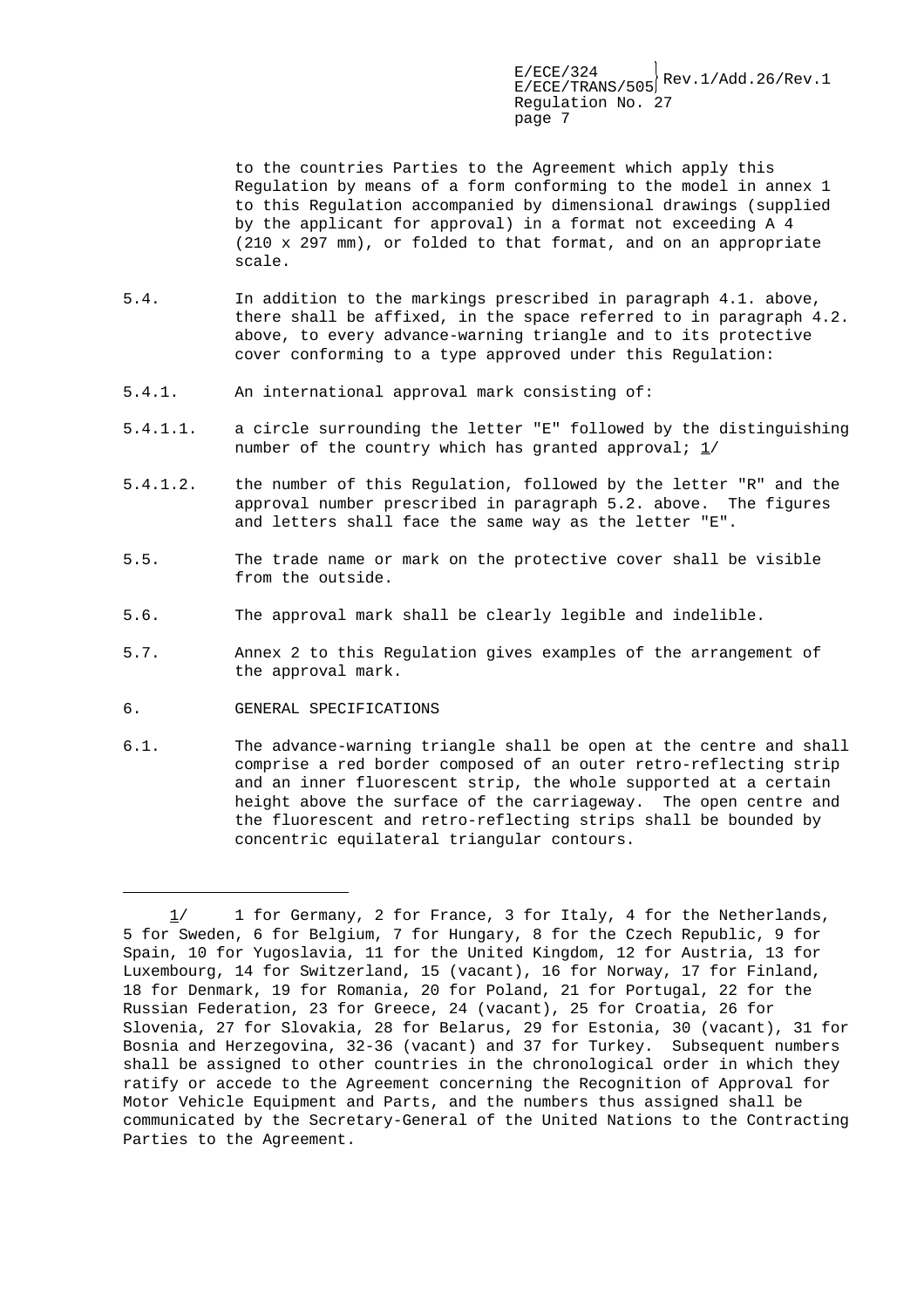- 6.2. Advance-warning triangles shall be so made that in normal use (on the road and when carried in the vehicle) they retain the prescribed characteristics and their satisfactory functioning continues to be ensured.
- 6.3. The optical units of the advance-warning triangle shall not be easily disassembled. The various parts making up the advancewarning triangle shall provide good stability on the road. They shall not be easily disassembled. If a triangle has to be folded in order to be placed in its protective cover, the movable parts, including its supports, shall not be detachable.
- 6.4. When the advance-warning triangle is in the position of use on the road, the front face of the triangle must be vertical. This condition is deemed fulfilled if the axis of the triangle does not form an angle of more than 5° with the base plane.
- 6.5. The front face of the advance-warning triangle shall be easy to clean; in particular, it shall not be rough, and such protuberances as it may exhibit shall not prevent such cleaning.
- 6.6. The advance-warning triangle and its support shall not present sharp edges or corners.
- 6.7. The advance-warning triangle shall be accompanied by its protective cover, if any, against external agents, especially during carriage; it may however be supplied without protective cover where the necessary protection is provided by other means. These means shall be stated in the description mentioned in paragraph 3.2. above and in the communication form under paragraph 5.3 of this Regulation.
- 6.8. Each triangle shall be required to be accompanied by a copy of the instructions referred to in paragraph 3.3. above.
- 7. PARTICULAR SPECIFICATIONS
- 7.1. Requirements as to shape and dimensions
- 7.1.1. Shape and dimensions of the triangle (see annex 3)
- 7.1.1.1 The theoretical sides of the triangle shall be 500 ± 50 mm long.
- 7.1.1.2. The retro-reflecting units shall be arranged along the edge within a strip of an unvarying width which shall be between 25 mm and 50 mm.
- 7.1.1.3 Between the outer edge of the triangle and the retro-reflecting strip there may be an edging not more than 5 mm wide and not necessarily red-coloured.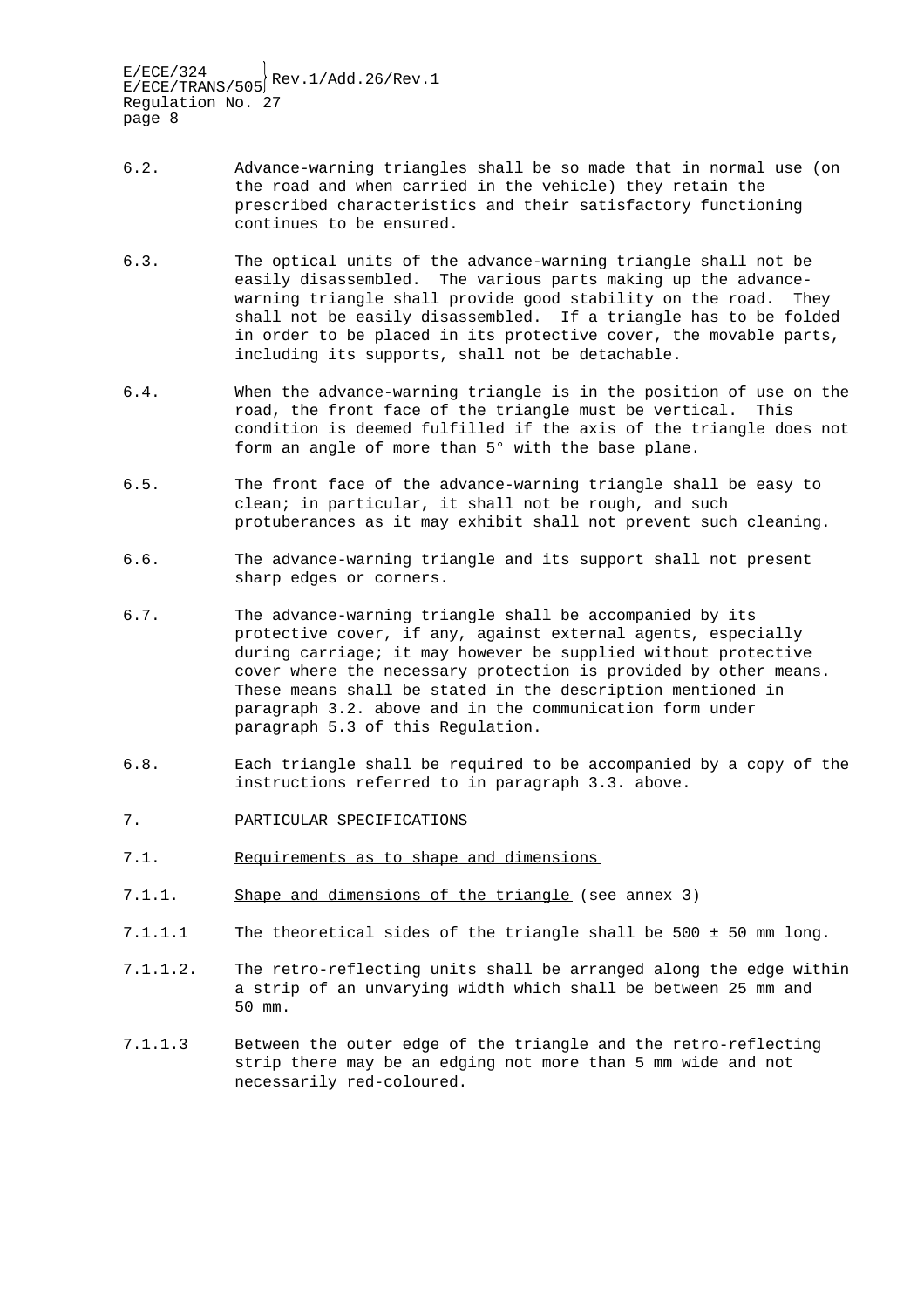- 7.1.1.4. The retro-reflecting strip may be continuous or not. In the latter case the free area of the supporting material must be red (see also paragraph 7.3.1.2. of this Regulation.
- 7.1.1.5. The fluorescent surface shall be contiguous to the retroreflecting units. It shall be arranged symmetrically along the three sides of the triangle. When in use, its surface area shall be not less than  $315 \text{ cm}^2$ . However, an edging, continuous or not, not more than 5 mm wide, which need not necessarily be redcoloured, may be placed between the retro-reflecting surface and the fluorescent surface.
- 7.1.1.6. The side of the open centre of the triangle shall have a minimum length of 70 mm (fig. 1).
- 7.1.2. Shape and dimensions of the support
- 7.1.2.1. The distance between the supporting surface and the lower side of the advance-warning triangle shall not exceed 300 mm.
- 7.2. Colorimetric specification
- 7.2.1. Retro-reflecting devices
- 7.2.1.1. Retro-reflecting devices shall be made of material coloured red in the mass.
- 7.2.1.2. When the retro-reflecting device is illuminated by the CIE standard illuminant A, with an angle of divergence of 1/3° and an illumination angle  $V = H = 0^\circ$ , or, if this produces a colourless surface reflection, an angle  $V = \pm 5^{\circ}$ , H = 0°, the trichromatic co-ordinates of the red reflected luminous flux shall be within the following limits:

limit towards yellow  $y \leq 0.335$ limit towards purple  $z \leq 0.008$ 

- 7.2.1.3. The testing of the colour shall be carried out according to the method described in annex 5, paragraph 2.1.
- 7.2.2. Fluorescent materials
- 7.2.2.1. The fluorescent materials shall either be coloured in the mass or take the form of separate coatings applied to the surface of the triangle.
- 7.2.2.2. When the fluorescent material is illuminated by the CIE standard illuminant C the trichromatic co-ordinates of the light reflected and emitted by the fluorescence shall be within an area of which the corner points are determined by the following co-ordinates (the angle of illumination being 45° and the observation being made at an angle of 90° to the sample (45°/0° measuring geometry)):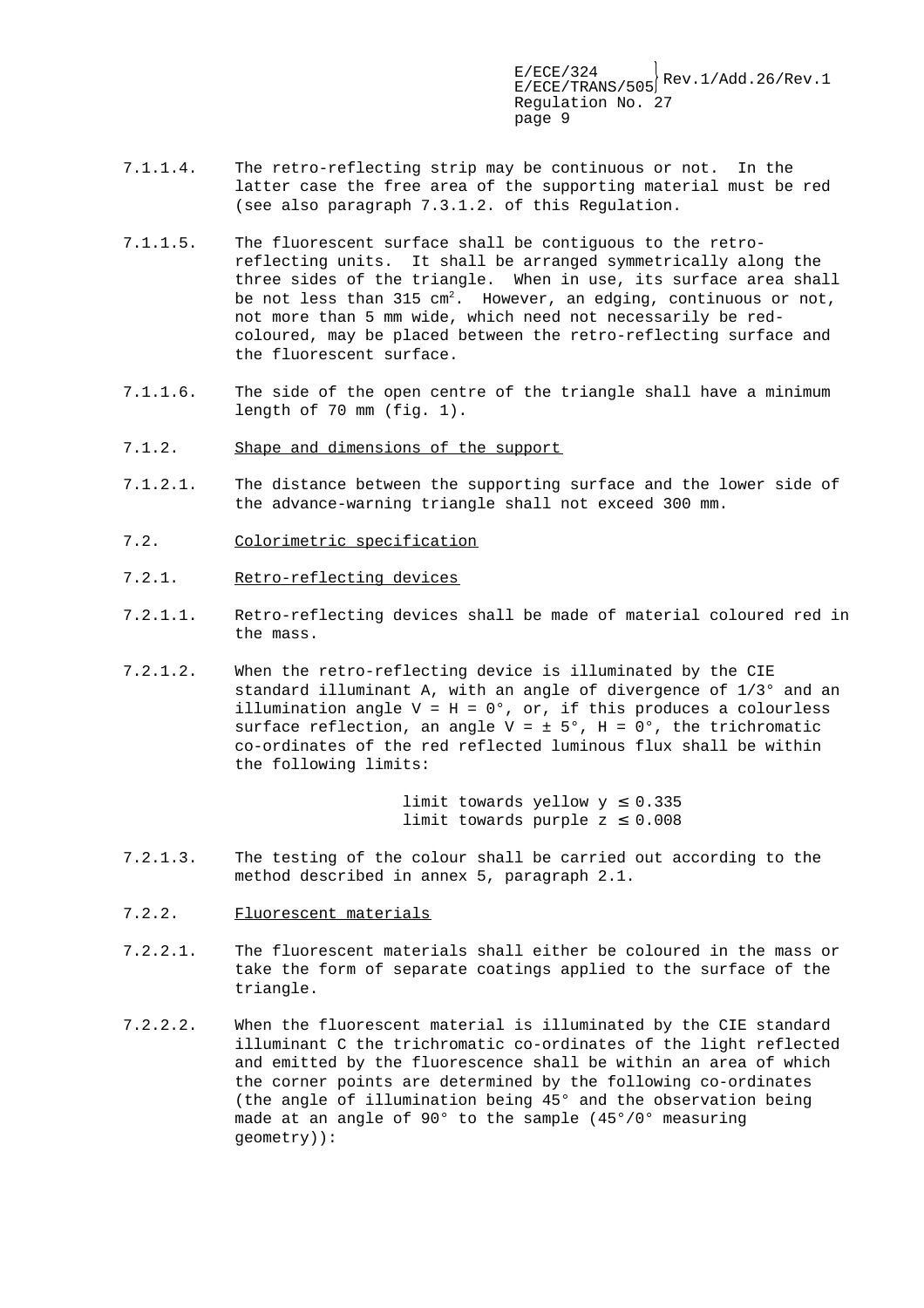| Point |       |       |       |       |
|-------|-------|-------|-------|-------|
| х     | 0.690 | 0.595 | 0.569 | 0.655 |
|       | 0.310 | 0.315 | .341  | 0.345 |

- 7.2.2.3. The testing of the colour shall be carried out according to the method described in annex 5, paragraph 2.2.
- 7.3. Photometric specifications
- 7.3.1. Retro-reflecting devices
- 7.3.1.1. The values of the CIL of retro-reflecting optical units shall be not less than those given in the table below, expressed in millicandelas per lux, for the angles of divergence and the illumination angle shown:

| Illumination angles $\beta$                        |       |                               |             |              |             |  |  |
|----------------------------------------------------|-------|-------------------------------|-------------|--------------|-------------|--|--|
| Vertical V $(\beta_1)$<br>Horizontal H $(\beta_2)$ |       | 0°<br>$0^{\circ}$ or $\pm$ 5° | ± 20°<br>n° | n °<br>± 30° | 00<br>± 40° |  |  |
| Angles of<br>divergence                            | 20'   | 8,000                         | 4,000       | 1,750        | 600         |  |  |
| $\alpha$                                           | 1°30' | 600                           | 200         | 100          | 50          |  |  |

- 7.3.1.2. The CIL measured on random slices of 50 mm length of the retroreflecting device shall lie between extremes having a ratio not in excess of 3. These slices are taken between the perpendiculars to the side of the triangle and passing through the corresponding apexes of the central aperture. This requirement applies to an angle of divergence of 20' and to illumination angles of  $V = 0$ °,  $H = 0^{\circ}$  or  $\pm$  5° and  $V = \pm$  20°,  $H = 0^{\circ}$ .
- 7.3.1.3. Diversity of luminance at angles of illumination of V = 0°, H =  $\pm$  30°, and V = 0°, H =  $\pm$  40° shall be tolerated on condition that the triangular shape remains clearly discernible, for an angle of divergence of 20' and an illumination of approximately 1 lux.
- 7.3.1.4. The measurements referred to above shall be performed by the method described in annex 5 to this Regulation, paragraph 4.
- 7.3.2. Fluorescent materials
- 7.3.2.1. The luminance factor including the luminance by reflection and fluorescence, shall not be less than 30 per cent.
- 7.3.2.2. The measurement of the luminance factor shall be carried out according to the method described in annex 5, paragraph 3.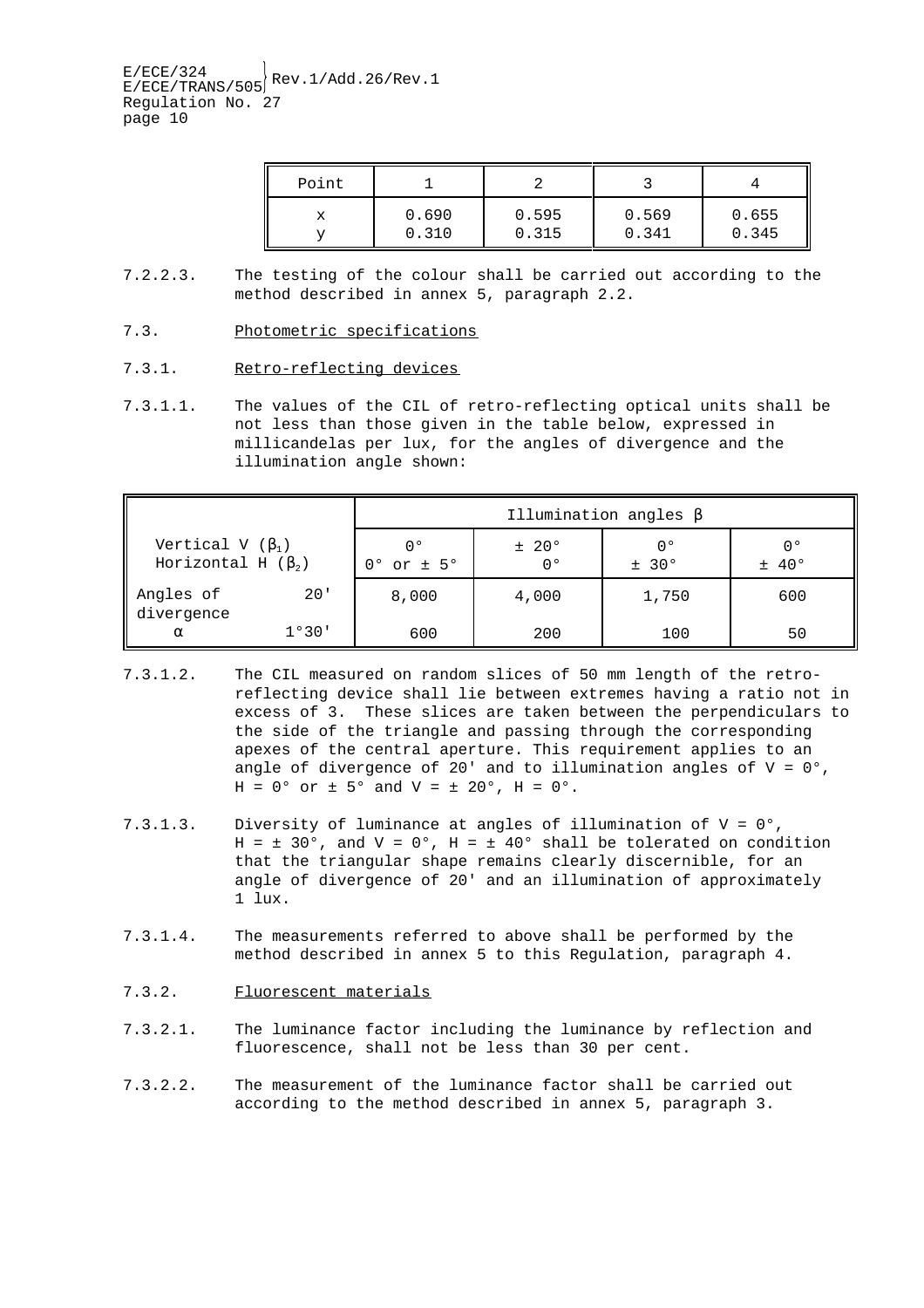8. TEST PROCEDURE

Every advance-warning triangle and its protective cover, if any, shall meet the requirements of the checks and tests described in annex 5 to this Regulation.

- 9. MODIFICATIONS OF THE ADVANCE-WARNING TRIANGLE TYPE AND EXTENSION OF APPROVAL
- 9.1. Every modification of the triangle type shall be notified to the administrative department which granted approval. The department may then either:
- 9.1.1. consider that the modifications made are unlikely to have an appreciable adverse effect, and that in any case the triangle still meets the requirements; or
- 9.1.2. require a further report from the technical service responsible for conducting the tests.
- 9.2. Notice of confirmation of approval, specifying the modifications, or of refusal of approval shall be communicated by the procedure specified in paragraph 5.3. above to the Parties to the Agreement which apply this Regulation.
- 9.3. The competent authority issuing the extension of approval shall assign a series number to each communication form drawn up for such an extension and inform thereof the other Parties to the 1958 Agreement applying this Regulation by means of a communication form conforming to the model in annex 1 to this Regulation.
- 10. CONFORMITY OF PRODUCTION

The conformity of production procedures shall comply with those set out in the Agreement, Appendix 2 (E/ECE/324- E/ECE/TRANS/505/Rev.2), with the following requirements:

- 10.1. Advance-warning triangles approved under this Regulation shall be so manufactured as to conform to the type approved by meeting the requirements set forth in paragraphs 6, 7 and 8 above.
- 10.2. In addition, the stability in time of the optical properties and colour of retro-reflecting optical units of advance-warning triangles conforming to an approved type and in use shall be verified. In the event of a systematic deficiency of the retroreflecting optical units of advance-warning triangles in use and conforming to an approved type, approval may be withdrawn. A "systematic deficiency" shall be deemed to exist where an approved type of advance-warning triangle fails to meet the requirements of paragraph 6.2. of this Regulation.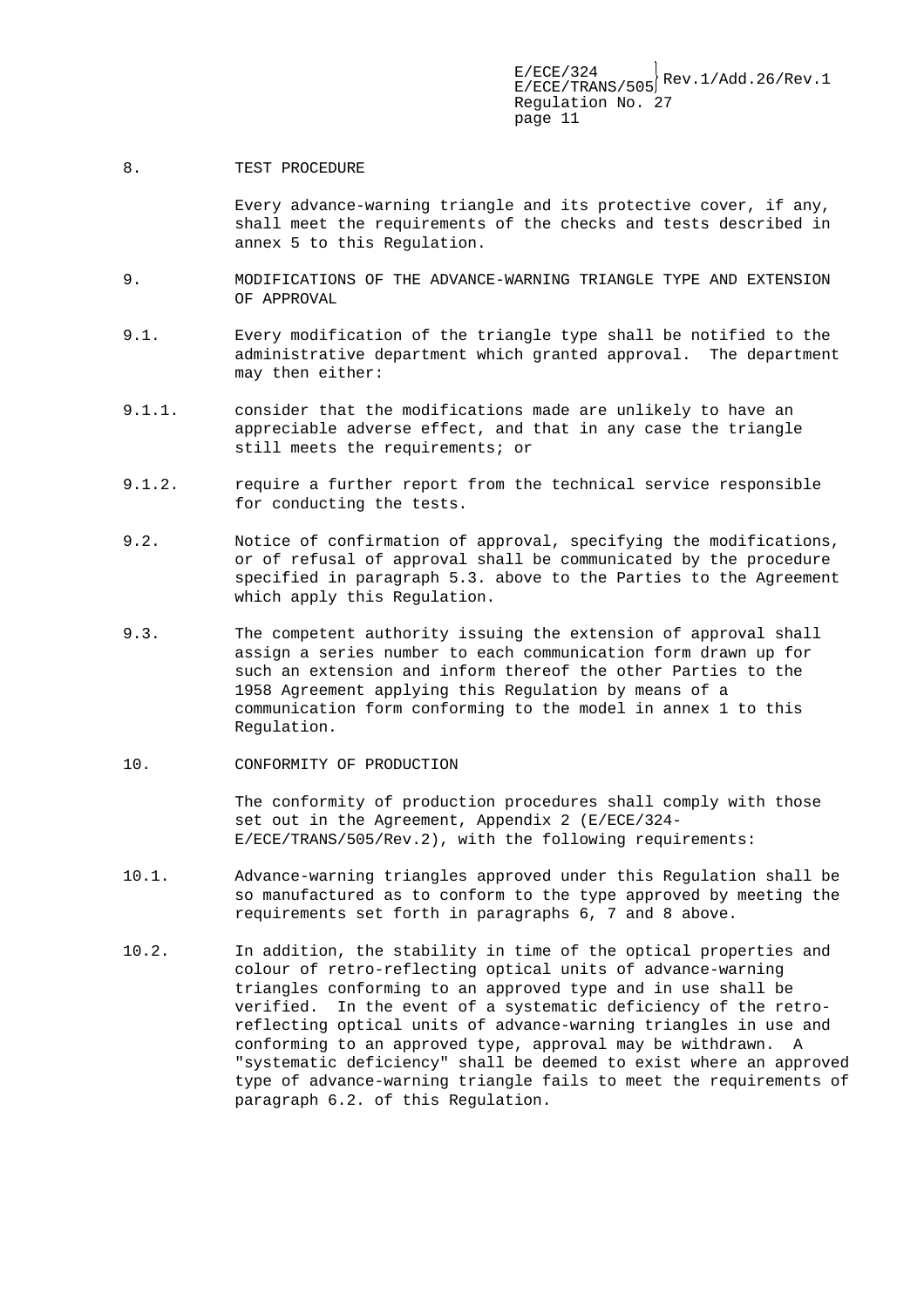- 10.3. The minimum requirements for conformity of production control procedures set forth in annex 7 to this Regulation shall be complied with.
- 10.4. The minimum requirements for sampling by an inspector set forth in annex 8 to this Regulation shall be complied with.
- 10.5. The authority which has granted type approval may at any time verify the conformity control methods applied in each production facility. The normal frequency of these verifications shall be once every two years.
- 11. PENALTIES FOR NON-CONFORMITY OF PRODUCTION
- 11.1. The approval granted in respect of a type of advance-warning triangle may be withdrawn if the foregoing requirements are not complied with.
- 11.2. If a Contracting Party to the Agreement applying this Regulation withdraws an approval it has previously granted, it shall forthwith notify the other Contracting Parties applying this Regulation thereof by means of a communication form conforming to the model in annex 1 to this Regulation.
- 12. PRODUCTION DEFINITELY DISCONTINUED

If the holder of the approval completely ceases to manufacture a device under this Regulation, he shall inform thereof the authority which granted the approval. Upon receiving the relevant communication that authority shall inform the other Parties to the Agreement which apply this Regulation thereof by means of a communication form conforming to the model in annex 1 to this Regulation.

13. NAMES AND ADDRESSES OF TECHNICAL SERVICES CONDUCTING APPROVAL TESTS, AND OF ADMINISTRATIVE DEPARTMENT

 $\overline{\phantom{a}}$  , where  $\overline{\phantom{a}}$ 

The Contracting Parties to the Agreement applying this Regulation shall communicate to the secretariat of the United Nations the names and addresses of the technical services conducting approval tests and of the administrative departments which grant approval and to which the forms certifying approval or refusal or withdrawal of approval, issued in other countries, are to be sent.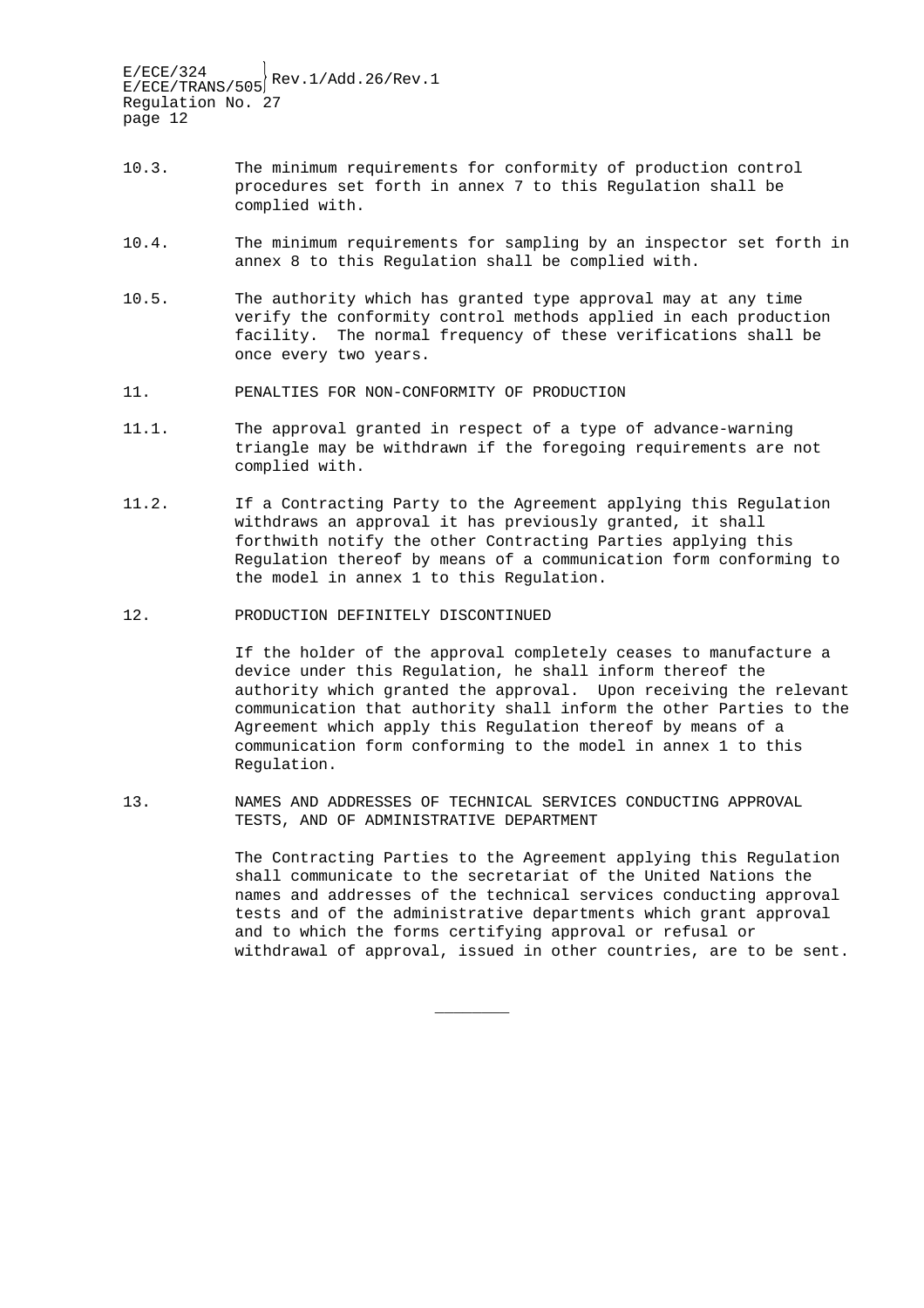$E/ECE/324$ <br> $E/ECE/TRANS/505$ <sup>Rev.1/Add.26/Rev.1</sup> Regulation No. 27 page 13 Annex 1

Annex 1

#### COMMUNICATION

(maximum format: A4 (210 x 297 mm))

issued by: Name of administration: ....................... ....................... .......................



 $1/$ 

of a type of advance-warning triangle pursuant to Regulation No. 27.

|       | Approval No.:                                        | Extension No.: |  |  |  |  |
|-------|------------------------------------------------------|----------------|--|--|--|--|
| $1$ . | Trade name or mark of the advance-warning triangle   |                |  |  |  |  |
| $2$ . |                                                      |                |  |  |  |  |
| 3.    |                                                      |                |  |  |  |  |
| 4.    | If applicable, name of manufacturer's representative |                |  |  |  |  |
| $5.$  |                                                      |                |  |  |  |  |
| 6.    |                                                      |                |  |  |  |  |
| 7.    |                                                      |                |  |  |  |  |
| 8.    |                                                      |                |  |  |  |  |
| 9.    |                                                      |                |  |  |  |  |
| 10.   |                                                      |                |  |  |  |  |
| 11.   | Approval granted/extended/refused/withdrawn 2/       |                |  |  |  |  |
| 12.   |                                                      |                |  |  |  |  |
| 13.   |                                                      |                |  |  |  |  |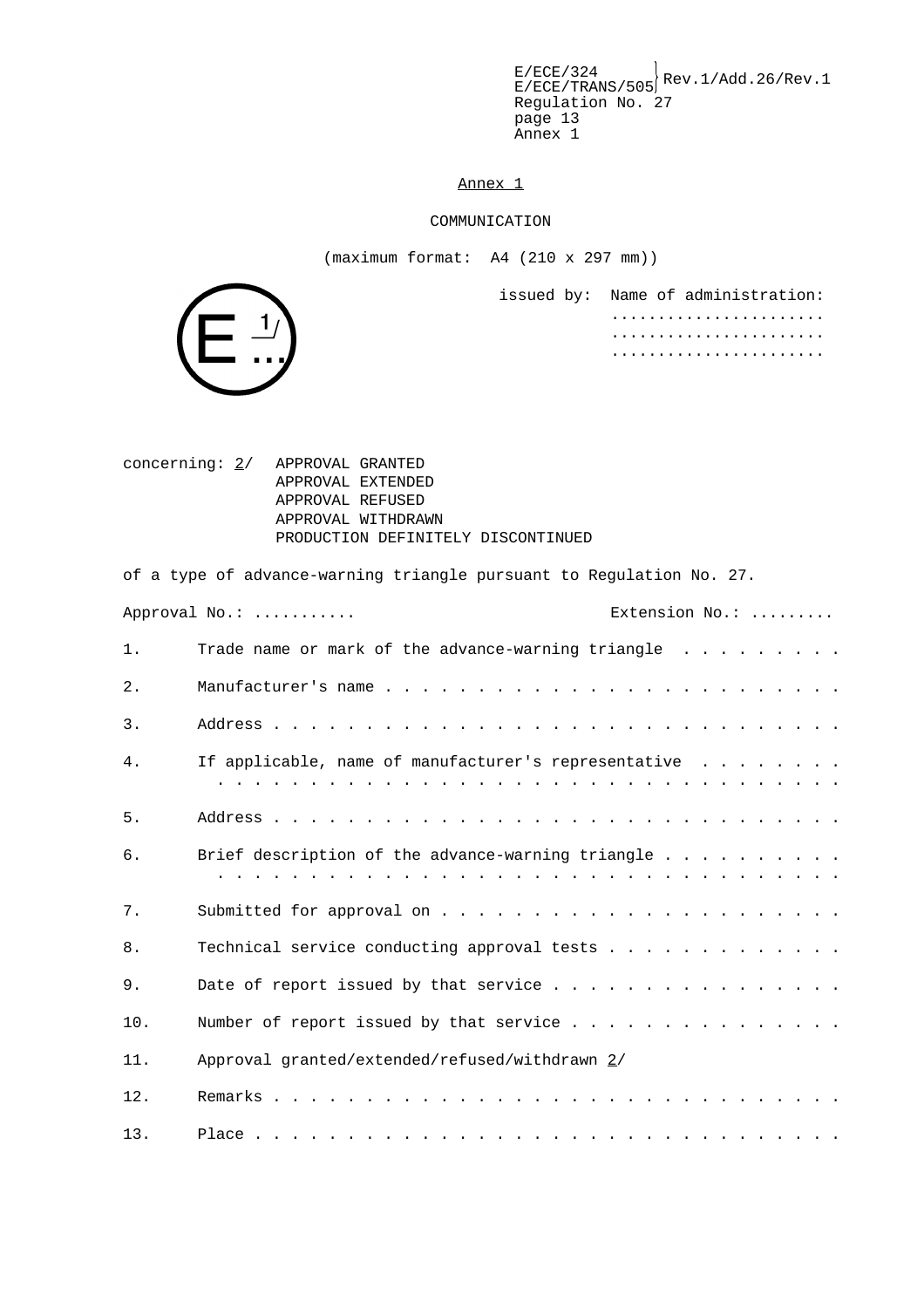$E/ECE/324$ <br> $E/ECE/TRANS/505$ <sup>Rev.1/Add.26/Rev.1</sup> Regulation No. 27 page 14 Annex 1 14. Date . . . . . . . . . . . . . . . . . . . . . . . . . . . . . . . . 15. Signature . . . . . . . . . . . . . . . . . . . . . . . . . . . . . . 16. The following documents, bearing the approval number shown above, are annexed to this communication: ..... dimensioned drawings ..... photographs  $\overline{\phantom{a}}$ 

\_\_\_\_\_\_\_\_\_\_\_\_\_\_\_

<sup>1/</sup> Distinguishing number of the country which has granted/extended/refused or withdrawn approval (see footnote  $1/$  to paragraph 4.4.1.).

<sup>2/</sup> Strike out what does not apply.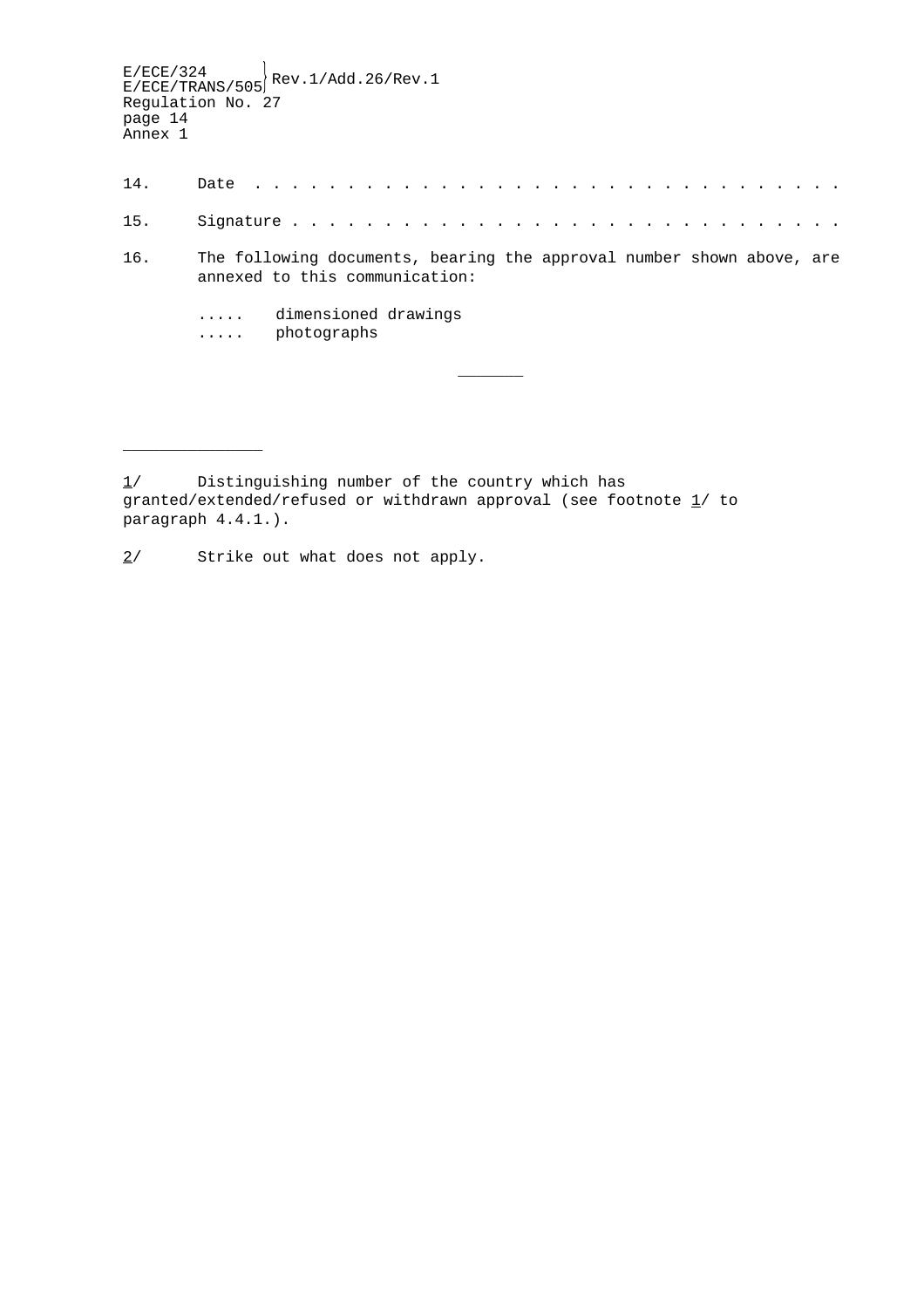$E/ECE/324$ <br> $E/ECE/TRANS/505$ <sup>Rev.1/Add.26/Rev.1</sup> Regulation No. 27 page 15 Annex 2

Annex 2

ARRANGEMENTS OF THE APPROVAL MARK



 $a \geq 8$  mm

An advance-warning triangle bearing one of the approval marks shown above has been approved in the Netherlands (E4) under approval number 03216. The first two digits of the approval number indicate that the approval was granted according to the requirements of this Regulation as amended by the 03 series of amendments.

Note: The drawings show several possible embodiments and are given by way of example. The competent authorities shall avoid using Roman numerals for the approval, in order to prevent any confusion with other symbols.

 $\overline{\phantom{a}}$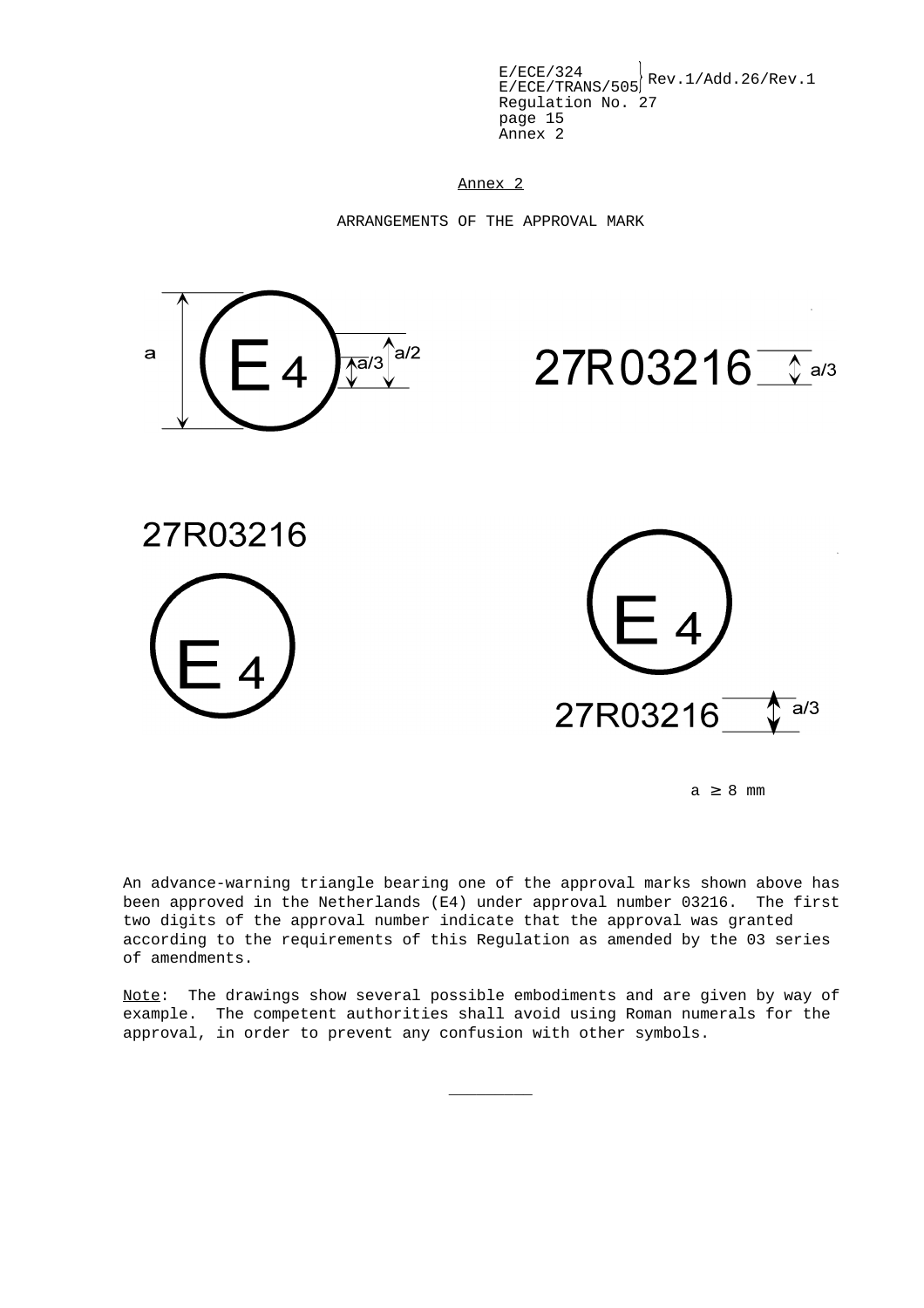$E/ECE/324$ <br>E/ECE/TRANS/505 Rev.1/Add.26/Rev.1 Regulation No. 27 page 16 Annex 3

#### Annex 3



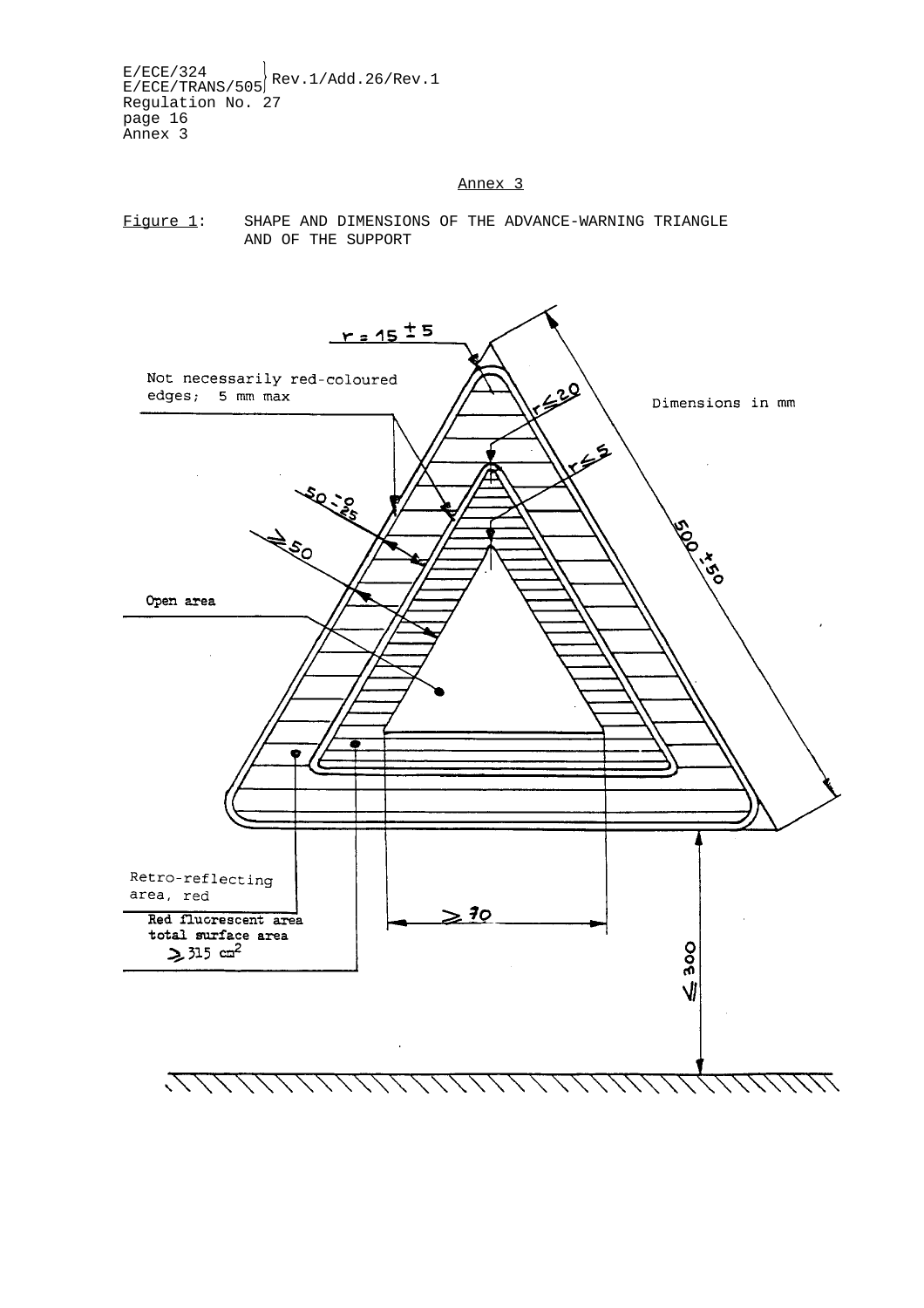

Figure 2: TEST DEVICE FOR CLEARANCE TO GROUND

Dimensions in mm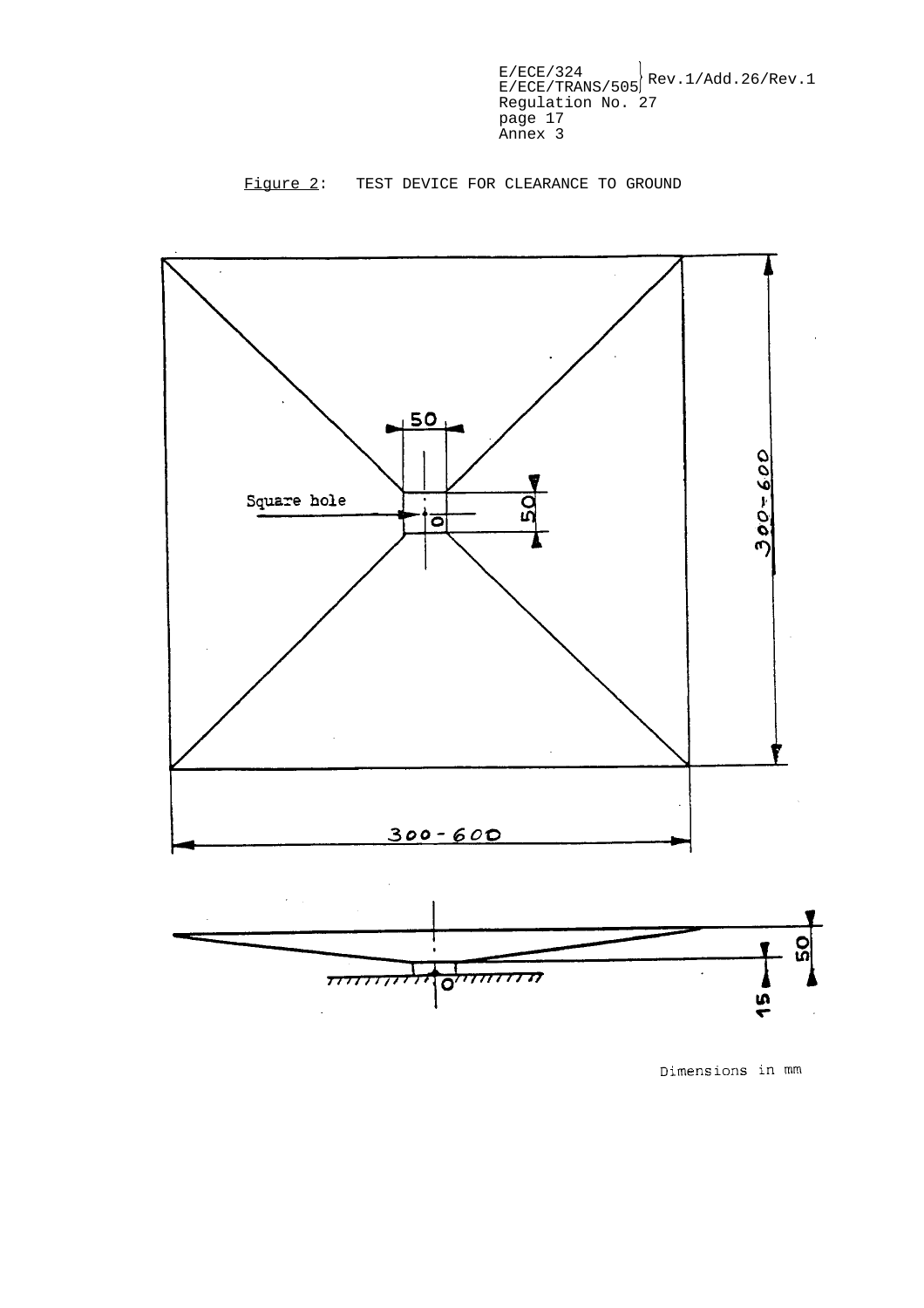#### Annex 4

DETERMINATION OF THE ROUGHNESS OF THE ROAD SURFACE "SANDY BEACH" METHOD

- 1. Purpose of the method
- 1.1. The purpose of this method is to describe and to determine to a certain extent the geometric roughness of that part of the road surface on which the advance-warning triangle is placed during the test of stability in wind, as required according to annex 5, paragraph 10.
- 2. Principle of the method
- 2.1. A known volume V of sand is spread evenly on the surface of the carriageway in the form of a circle. The ratio of the volume used to the area S covered is defined as "mean sand depth" HS and is expressed in mm:

$$
HS = \frac{V}{S}
$$

2.2. The test is carried out by means of round-grain, dry sand and having a grain size between 0.160 mm and 0.315 mm. The volume amounts to 25 ml ± 0.15 ml. The sand is spread out over the surface where the test is carried out by means of a flat, circular disc with a diameter of 65 mm, one side of which is covered with a sheet of rubber having a thickness of 1.5 mm to 2.5 mm and the other being provided with an appropriate handle. If the diameter of the circular area covered with sand is D mm, the mean sand depth will be calculated in accordance with the formula:

$$
HS = \frac{4}{\pi} \cdot \frac{25}{D^2} \cdot 10^3 \text{ mm}
$$

- 3. Performance of the test
- 3.1. The surface on which the test is to be carried out must be dry and at first be brushed with a soft brush to remove any dirt or loose gravel.
- 3.2. The sand which has been firmly filled into an appropriate receptacle is then poured out on the surface to be tested in a single heap. The sand is then carefully spread out on the surface by means of repeated circular movements of the rubber faced disc so as to form the largest possible round area covered with sand. The sand will then fill all depressions and hollows.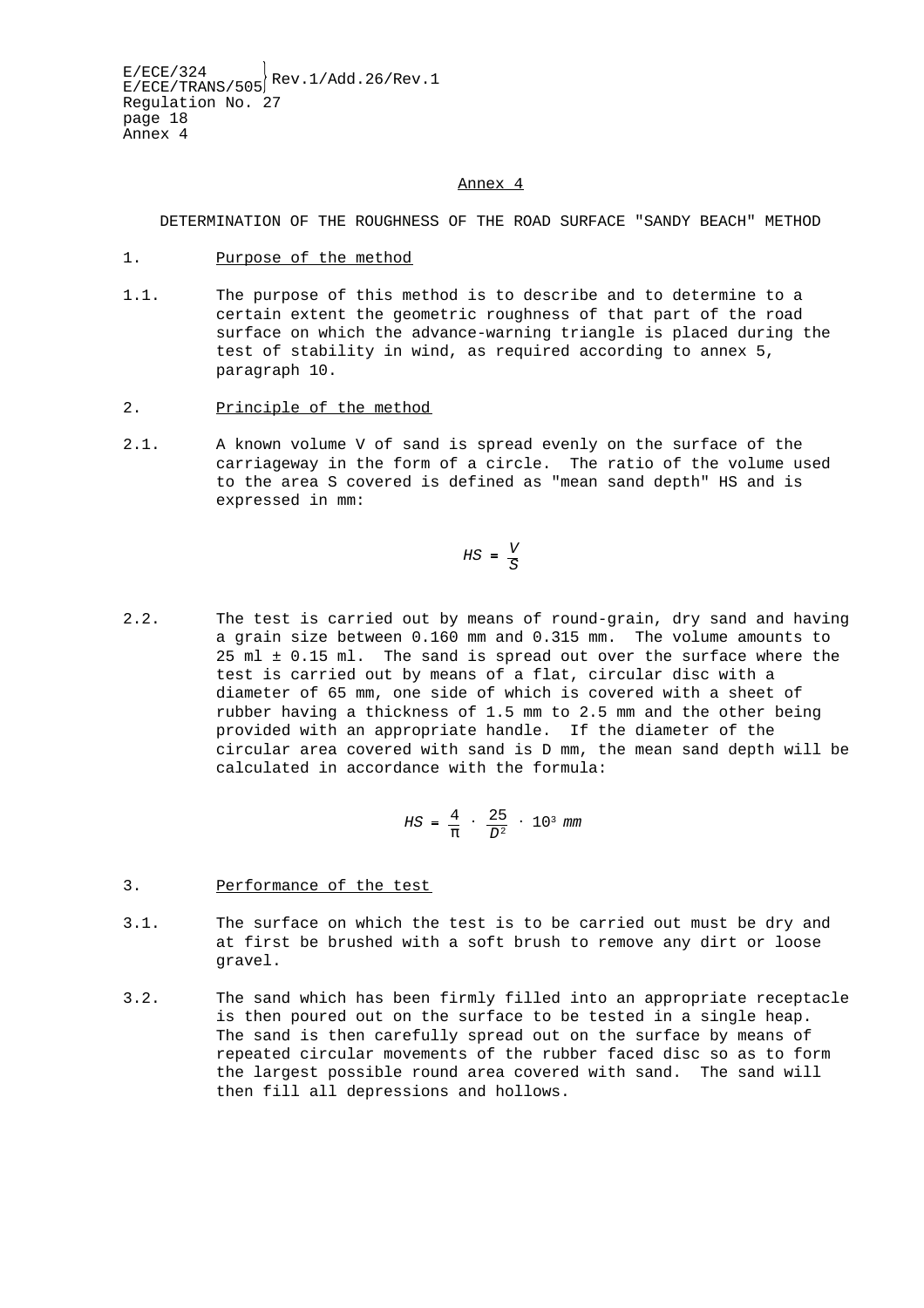- 3.3. Two diameters, at right angles to one another, of the "beach" thus formed are usually measured. The mean value is rounded off to the nearest 5 mm, with the depth of the sand HS being calculated according to the formula given in paragraph 2.2.
- 3.4. Six tests of this kind are carried out on the supporting surface, with the parts to be tested being distributed over the surface to be tested as evenly as possible. The overall mean of the results obtained is given as the mean sand depth HS of the road surface where the advance-warning triangle has been placed.

 $\overline{\phantom{a}}$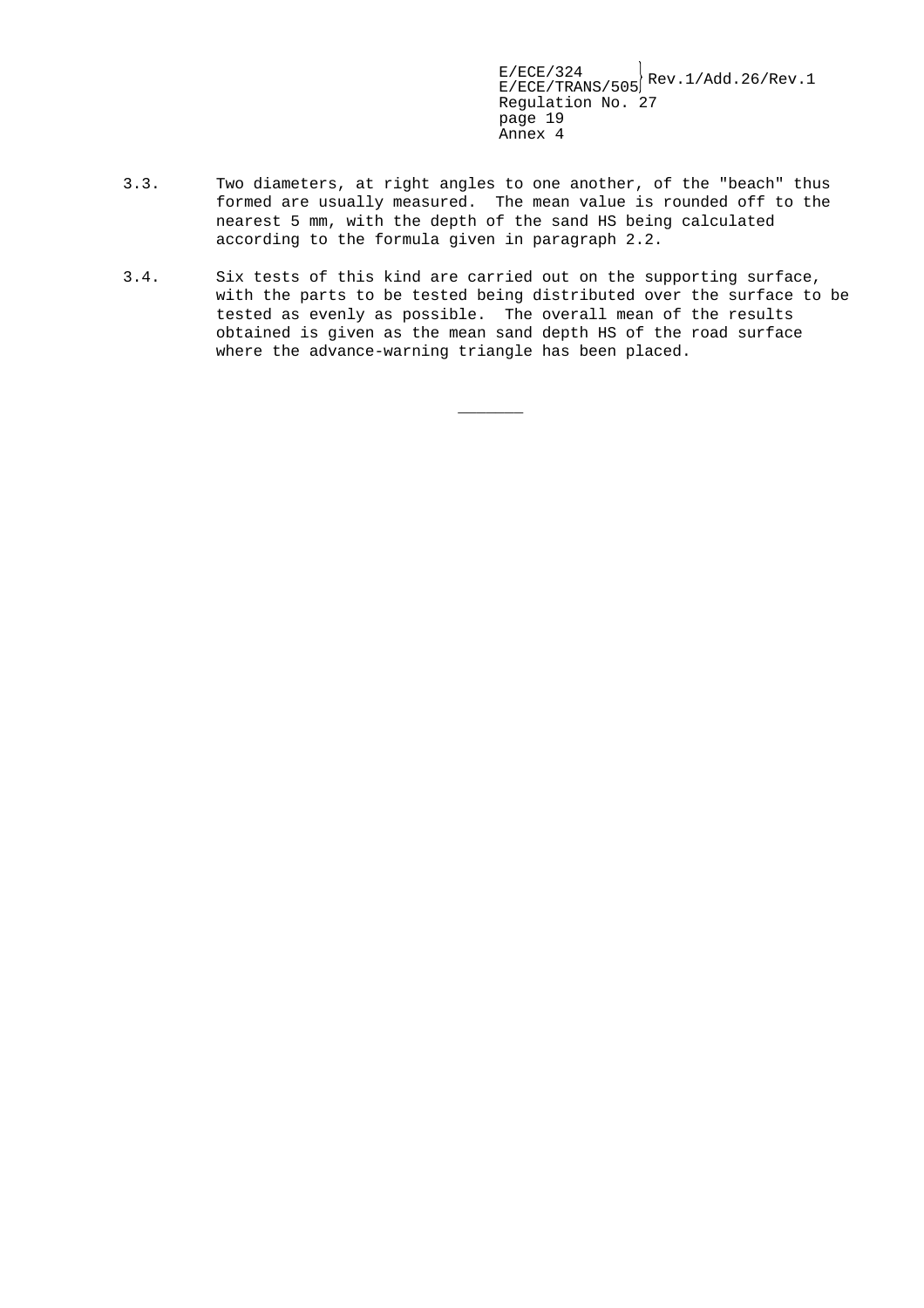#### Annex 5

#### TEST PROCEDURES

- 1. General
- 1.1. The applicant shall submit samples, as mentioned in paragraphs 3.4. and 3.5. of this Regulation, for approval.
- 1.2. After verification of the general specifications (paragraph 6 of the Regulation) and the specifications of shape and dimensions (paragraph 7.1. of this Regulation), all samples shall be subjected to the heat resistance test (paragraph 7 below) and examined after at least one hour of rest.
- 1.3. The CIL value of the four samples of the advance-warning triangles submitted is measured at an observation angle of 20' and at an illumination angle with the components  $V = 0^\circ$ ,  $H = \pm 5^\circ$ ; this test is carried out in accordance with the method described in paragraph 4 below.
- 1.4. The two triangles which show the smallest and the largest CIL value during the tests carried out according to paragraph 1.3. above shall be visually compared, during daylight and at a distance of 30 m by an observer having normal colour response, with the two samples submitted in accordance with paragraph 3.5. of this Regulation. There shall be no noticeable difference in colour or luminance between the fluorescent material on the four samples.
- 1.5. The same two samples with the smallest and the largest CIL value in the tests according to paragraph 1.4. above shall be subsequently subjected to the following tests:
- 1.5.1. Measurement of the values of the CIL in respect of the observation and illumination angles referred to in paragraphs 7.3.1.1. and 7.3.1.2. of this Regulation according to the method described in paragraph 4 below. The visual inspection as meant in paragraphs 7.3.1.3. and 7.3.1.4. of this Regulation can then also be performed.
- 1.5.2. Testing of the colour of the retro-reflected light according to paragraph 2.1. below on the sample which, as a result of a visual inspection, seems to have the least favourable colorimetric characteristics; in other cases the sample with the highest CIL concerned shall be examined.
- 1.5.3. Test of clearance to ground according to paragraph 5 below.
- 1.5.4. Mechanical solidity test according to paragraph 6 below.
- 1.6. One sample other than those referred to in paragraph 1.5. below shall be subjected to the following tests: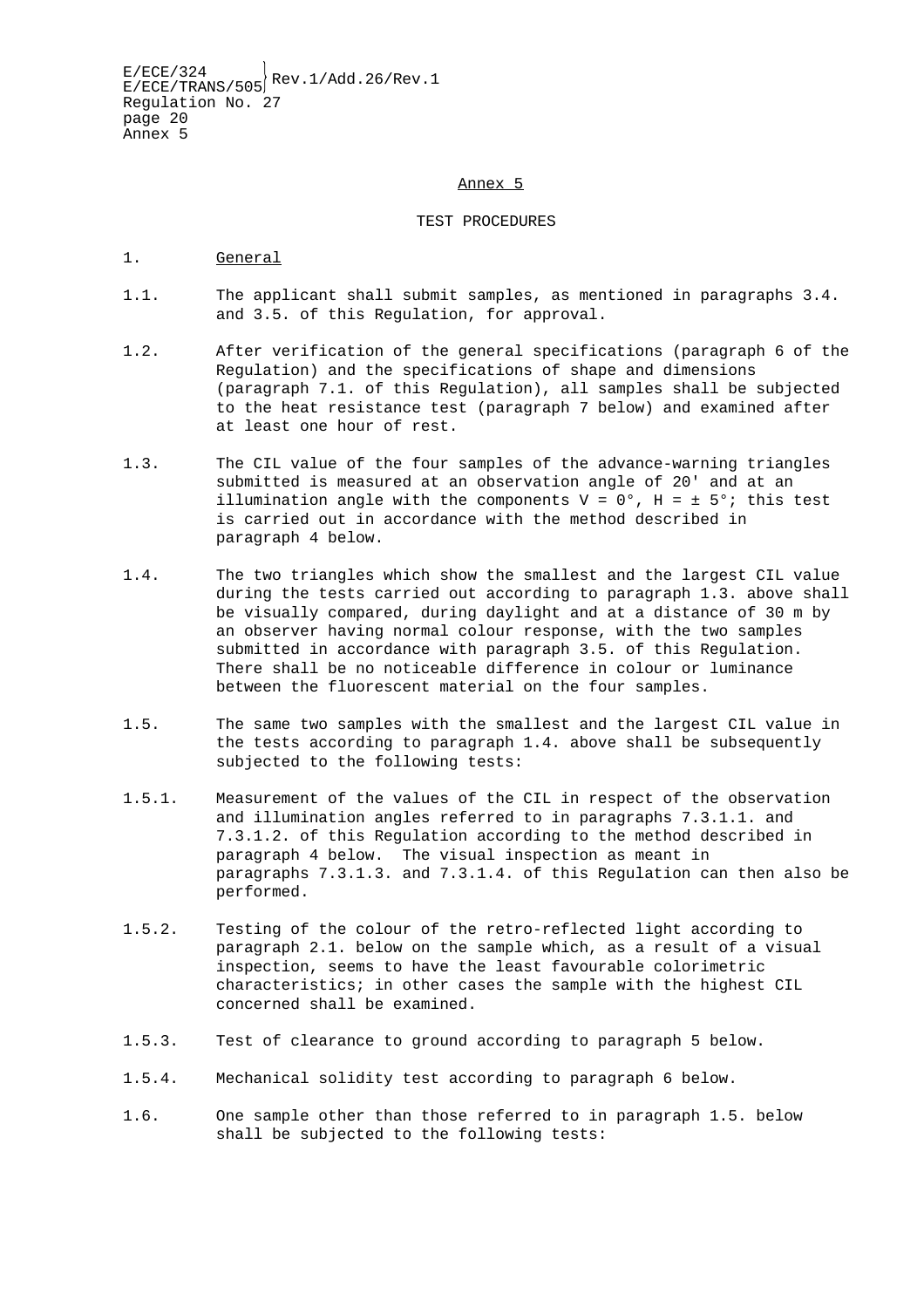- 1.6.1. Testing of resistance to penetration of water into the retroreflecting device according to paragraph 11.1. below or if relevant, of the mirror-backed reverse side of the retro-reflecting device, according to paragraph 11.2. below.
- 1.7. The second sample, other than those referred to in paragraph 1.5. above, shall be subjected to the following tests:
- 1.7.1. Water test according to paragraph 8 below.
- 1.7.2. Testing of resistance to fuels according to paragraph 9 below.
- 1.7.3. Test of stability against wind according to paragraph 10 below.
- 1.8. After the tests specified in paragraph 1.5. above, the two samples submitted according to paragraph 3.5. of this Regulation shall be subjected to the following tests:
- 1.8.1. Colour test according to paragraph 2.2. below.
- 1.8.2. Test of the luminance factor according to paragraph 3 below.
- 1.8.3. Test of weather resistance according to paragraph 12 below.
- 2. Colour tests
- 2.1. Colour of retro-reflecting devices
- 2.1.1. The colour of the retro-reflecting devices to be tested according to paragraph 7.2.1. of this Regulation may be ascertained visually by observers having normal colour-response, by means of comparison with coloured lights the trichromatic co-ordinates of which is adequately within the colour limits defined in paragraph 7.2.1.2. of this Regulation.
- 2.1.2. If any doubt remains after this test, compliance with the colorimetric specifications shall be verified by determining the trichromatic co-ordinates of the most doubtful sample.
- 2.2. Colour of the fluorescent material
- 2.2.1. The colour of the fluorescent material to be tested according to paragraph 7.2.2. of this Regulation may be ascertained visually by observers having normal colour-response, by comparison with fluorescent materials the trichromatic co-ordinates of which is adequately within the colour limits defined in paragraph 7.2.2.2. of this Regulation. The illumination and observation of the samples shall be carried out in the measuring geometry 45°/0°, and illuminance shall be chosen so as to ensure photopic vision.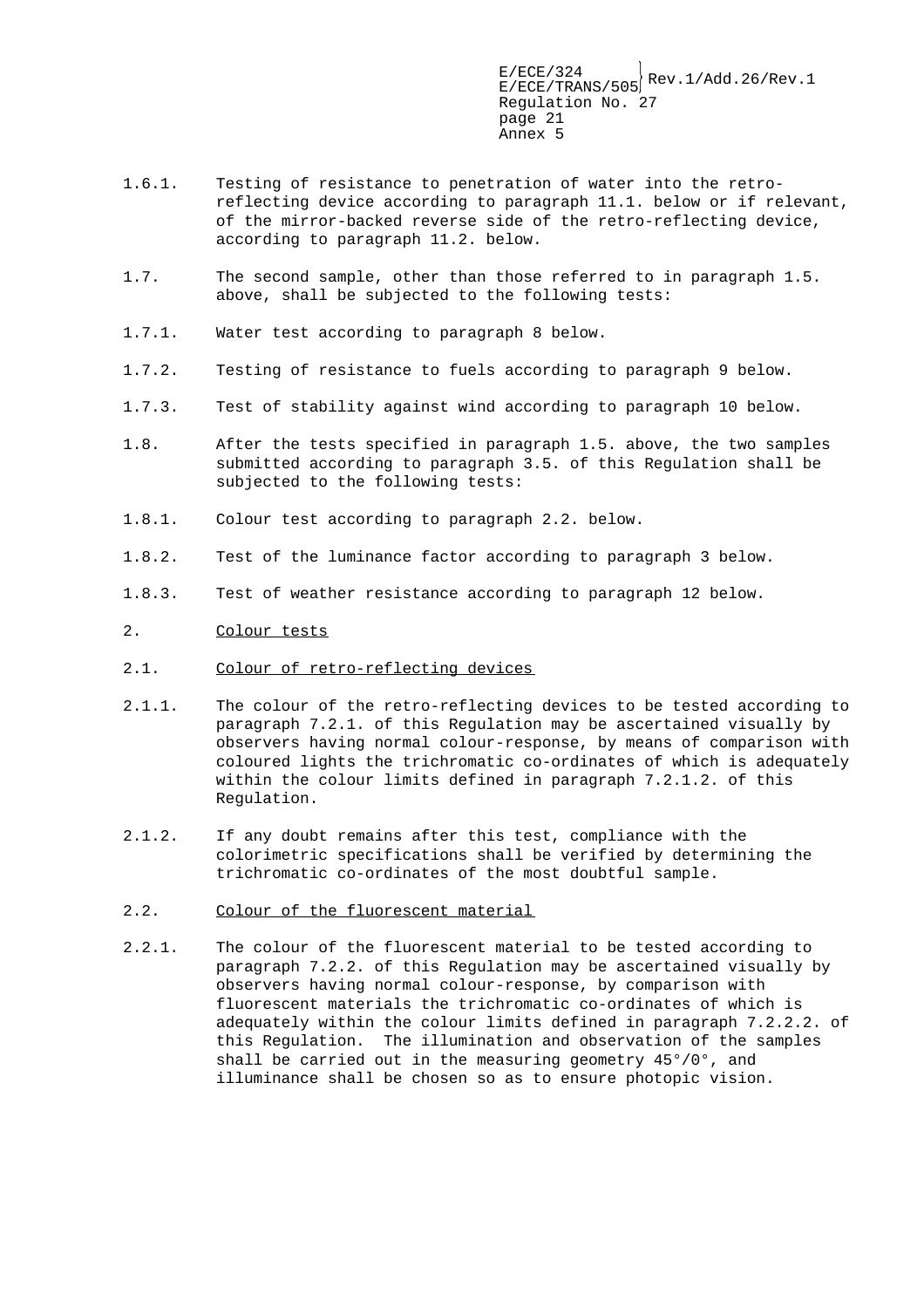- 2.2.2 If any doubt remains after this test, compliance with the colorimetric specification shall be verified by determining the trichromatic co-ordinates of the most doubtful sample.
- 3. Determination of the luminance factor of the fluorescent material
- 3.1. For the determination of the luminance factor the sample shall be illuminated by a light source of the CIE illuminant C, at an angle of illumination of 45° to the normal, and the light emitted by luminosity and reflection observed in the direction of the normal (geometry 45°/0°) shall be measured. The luminance factor may be obtained:
- 3.1.1 By putting the luminance L of the sample into relation to the luminance L<sub>o</sub> of a perfect diffuser whose luminance factor  $β_0$  is known under identical conditions of illumination and observation; the luminance factor β of the sample then results from the formula:

$$
\beta\,=\,\frac{L}{L_o}\,\,\cdot\,\,\beta_o
$$

3.1.2. When the colour of the fluorescent material has been colorimetrically determined in compliance with paragraph 2.2.2. above, from the ratio of the tristimulus value Y the sample and the tristimulus value of the perfect diffuser  $Y_o$ ; in this case it is:

$$
\beta = \frac{Y}{Y_o}
$$

#### 4. Measurement of the value of the CIL of retro-reflecting devices

- 4.1. For this measurement it is assumed that the direction of illumination  $H = V = \theta$  for the advance-warning triangle in its position of use is parallel to the base plane and vertical to the lower side of the triangle, which in turn is parallel to the said base plane.
- 4.2. The measurement shall be performed by the method described in annex 6 to this Regulation.
- 5. Test of clearance to ground
- 5.1. The advance-warning triangle shall be required to pass the following tests:
- 5.1.1. For this test, the apparatus shown in annex 3, figure 2, of this Regulation, which has the form of an inverted hollow pyramid, shall be placed on a horizontal base plane.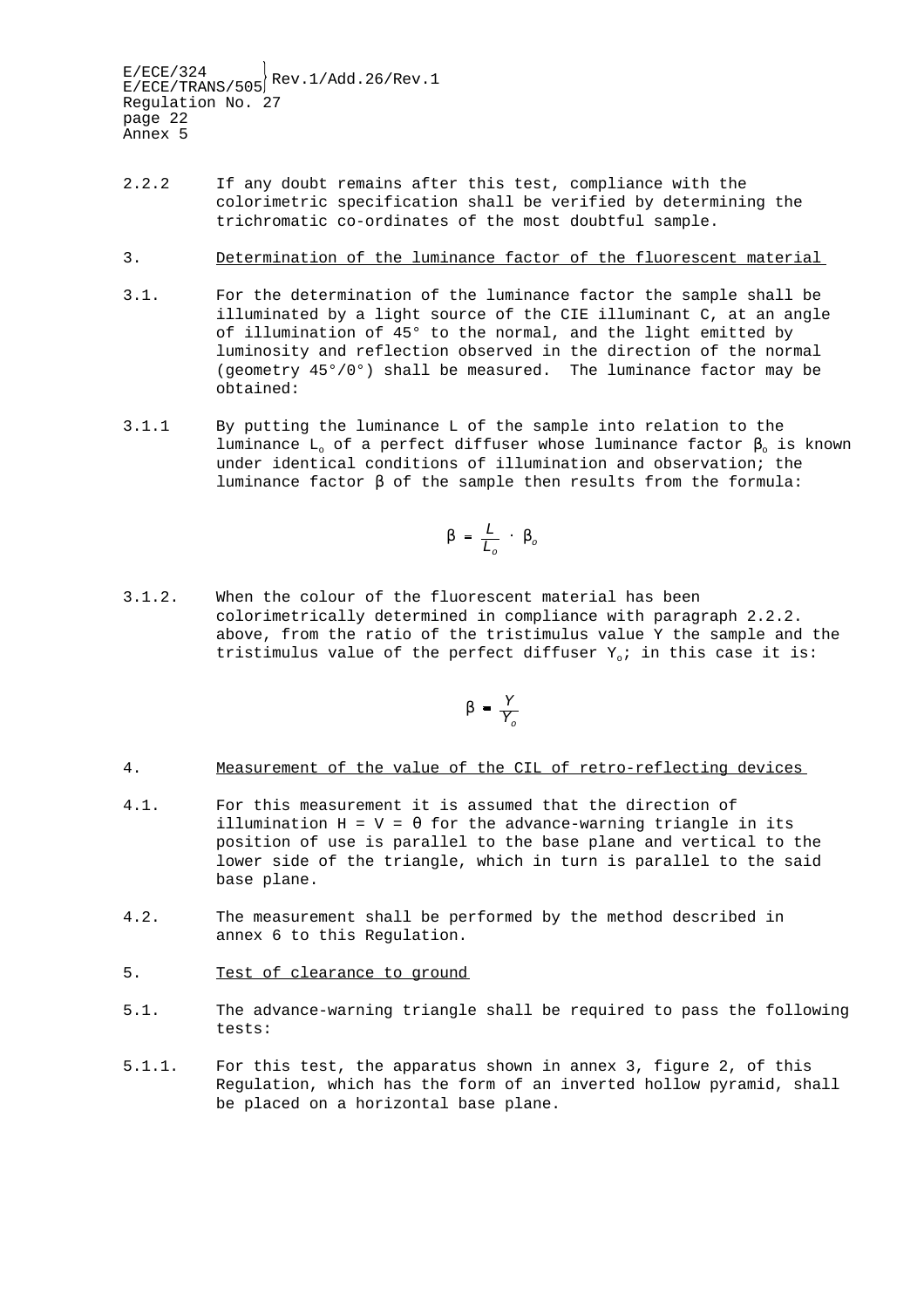- 5.1.2. The individual supports to the ground shall be placed one after another in the square hole  $\sigma$  of the test apparatus. During the test of each support, it shall be required to find a position of the test apparatus in relation to the advance-warning triangle and its supporting device, which is favourable for the triangle and which ensures that:
- 5.1.2.1. all supports are resting simultaneously on the base plane,
- 5.1.2.2. outside the area covered by the test apparatus, the distance between the base plane and parts of the triangle as well as of the supporting device is at least 50 mm (with the exception of the supports proper).
- 6. Mechanical solidity test
- 6.1. When the advance-warning triangle has been set up as required by the manufacturer and its bases are firmly held, a force of 2 N shall be applied to the apex of the triangle parallel to the supporting surface and normal to the lower side of the triangle.
- 6.2. The apex of the triangle shall not move more than 5 cm in the direction in which the force is exerted.
- 6.3. After the test, the position of the device shall not be significantly different from its original position.
- 7. Test of heat and low-temperature resistance
- 7.1. The advance-warning triangle, in its protective cover, if provided, shall be kept for 12 consecutive hours in a dry atmosphere at a temperature of 60°C ± 2°C.
- 7.2. After the test, no cracking or noticeable distortion of the device shall be visible; this applies in particular to the retroreflecting device. The cover shall be readily openable and shall not adhere to the triangle.
- 7.3. After the heat-resistance test and subsequent storage for 12 consecutive hours at a temperature of  $25^{\circ}$ C  $\pm$  5°C, the advancewarning triangle, in its protective cover, is to be kept for another 12 hours in a dry atmosphere at a temperature of  $-40$ °C ± 2°C.
- 7.4. Immediately after removal from the cold room, no fractures or any visible distortion shall be noticeable on the device and especially on its optical parts. The protective cover, if provided, shall be properly openable, and it shall neither tear nor adhere to the advance-warning triangle.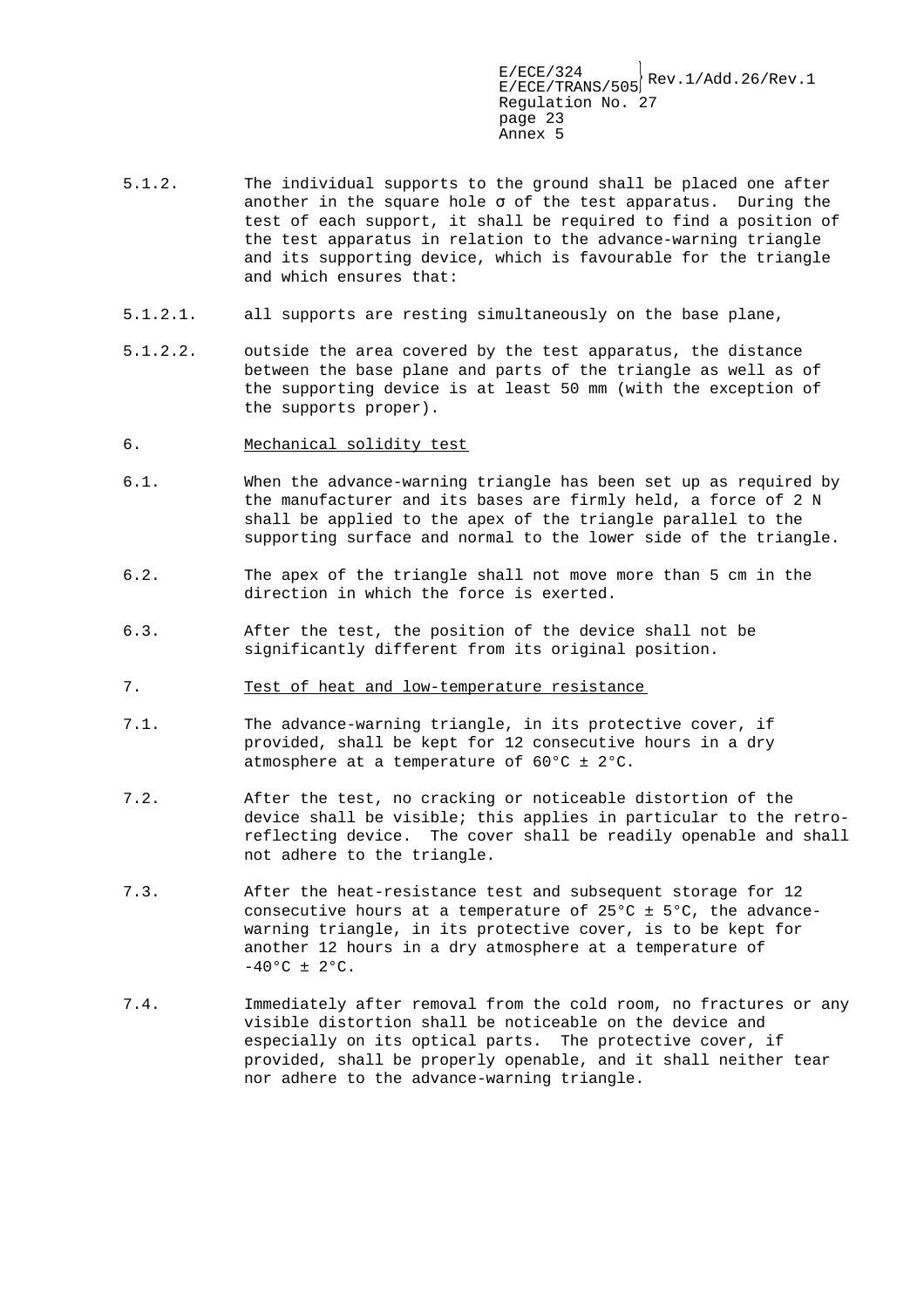#### 8. Water test

The triangle - collapsible advance-warning triangles are to be assembled as for use - shall be immersed flat for two hours on the bottom of a tank containing water at  $25^{\circ}$ C ±  $5^{\circ}$ C, with the active face of the triangle showing upwards and being 5 cm under the surface of the water. The triangle shall then be removed and dried. No part of the device may exhibit clear signs of deterioration which might impair the effectiveness of the triangle.

#### 9. Test of resistance to fuels

The triangle and its protective cover shall be immersed separately in a tank containing a mixture of 70 per cent n-heptane and 30 per cent toluene. After 60 seconds they shall be removed from the tank and drained of excess liquid. The triangle shall then be placed in its cover and the unit shall be laid flat in a still atmosphere. When completely dried, the triangle shall not adhere to its protective cover, and there shall be no visually noticeable change on its surface and shall not present apparent detrimental modifications; however, slight surface cracks may be tolerated.

#### 10. Test of stability against wind

- 10.1. The advance-warning triangle shall be set up in a wind tunnel, on a base measuring about 1.50 m by 1.20 m formed of a road surface as normally used by the competent authorities. This surface shall be characterized by its geometric roughness  $HS = 0.5$  mm  $\pm$  0.05 mm, which shall be defined and determined by the so-called "sandy beach" method according to annex 4 of this Regulation.
- 10.2. When set up in this manner, the advance-warning triangle shall be subjected for 3 minutes to an air stream exerting a dynamic pressure of 180 Pa (about 60 km/h under normal conditions) parallel to the supporting surface, in a direction which seems to be most unfavourable for the stability.
- 10.3. The advance-warning triangle shall:
- 10.3.1. neither overturn,
- 10.3.2. nor shift. Slight shifting of the points of contact with the road surface by not more than 5 cm, however, shall be allowed.
- 10.4. The triangular part of the device shall not rotate through more than 10° round a horizontal axis or a vertical axis from its initial position.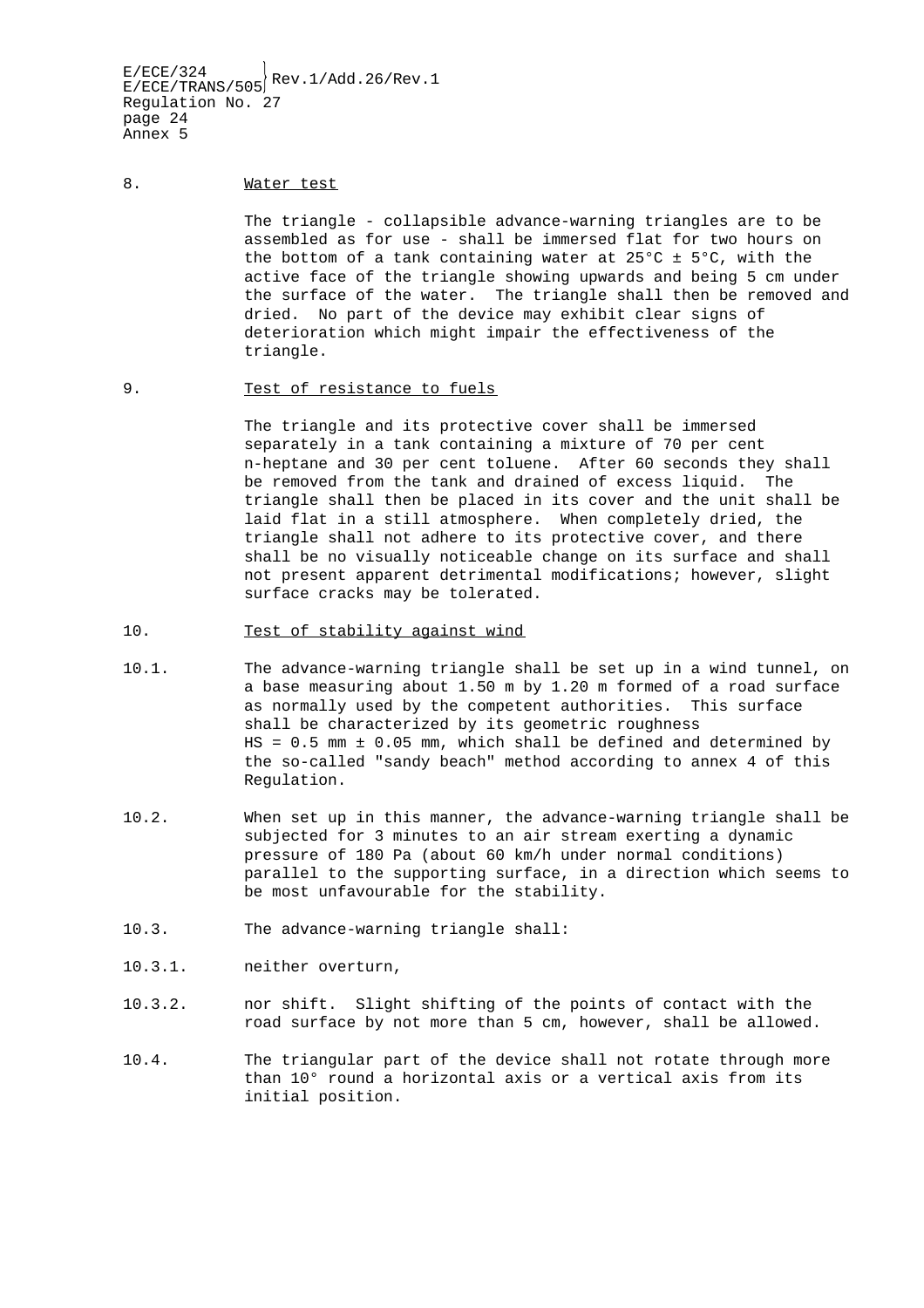- 11. Test of resistance of the retro-reflecting device
- 11.1. Test of resistance to penetration of water
- 11.1.1. The triangle collapsible triangles are to be assembled as for use - shall be immersed for 10 minutes in water having a temperature of 50° ± 5°C, with the highest point of the upper part of the illuminating surface being about 20 mm below the water surface. Immediately afterwards, this retro-reflecting device shall be immersed under the same conditions in water having a temperature of 25°C ± 5°C.
- 11.1.2. After this test, no water shall have penetrated to the reflecting surface of the retro-reflecting device. If a visual inspection clearly reveals the presence of water, the device has not passed the test.
- 11.1.3. If the visual inspection does not reveal the presence of water, or in case of doubt the value of the CIL shall again be measured under the same conditions as specified in paragraph 1.2. above, after the retro-reflecting device has been gently shaken to remove excess water from the outside. The CIL shall not have diminished by more than 40 per cent of the values recorded before the test.
- 11.2. Test of resistance of the accessible reverse side of the mirrorbacked retro-reflecting device

The reverse side of the retro-reflecting device shall be brushed with a hard nylon brush and then covered or thoroughly wetted for one minute with a mixture of 70 per cent n-heptane and 30 per cent toluene. The fuel shall then be removed and the device allowed to dry. As soon as evaporation is completed, the reverse side shall be brushed with the same brush as before. The value of the CIL shall then be measured under the same conditions as specified in paragraph 1.2. above, after the whole surface of the mirror-coated reverse side has been covered with Indian ink. The CIL shall not have diminished by more than 40 per cent of the values recorded before the test.

- 12. Test of the weather-resistance of the luminance factor and of the colour of the fluorescent material
- 12.1. One of the samples of the fluorescent material submitted according to paragraph 3.5. of this Regulation shall be subjected to a temperature and irradiation test described in ISO 105 of 1978 until the contrast No. 4 of the grey scale has been reached for the reference sample No. 5.
- 12.2. After this test, the colour co-ordinates of the fluorescent material shall comply with colour specification in paragraph 7.2.2.2. of this Regulation. The luminance factor (see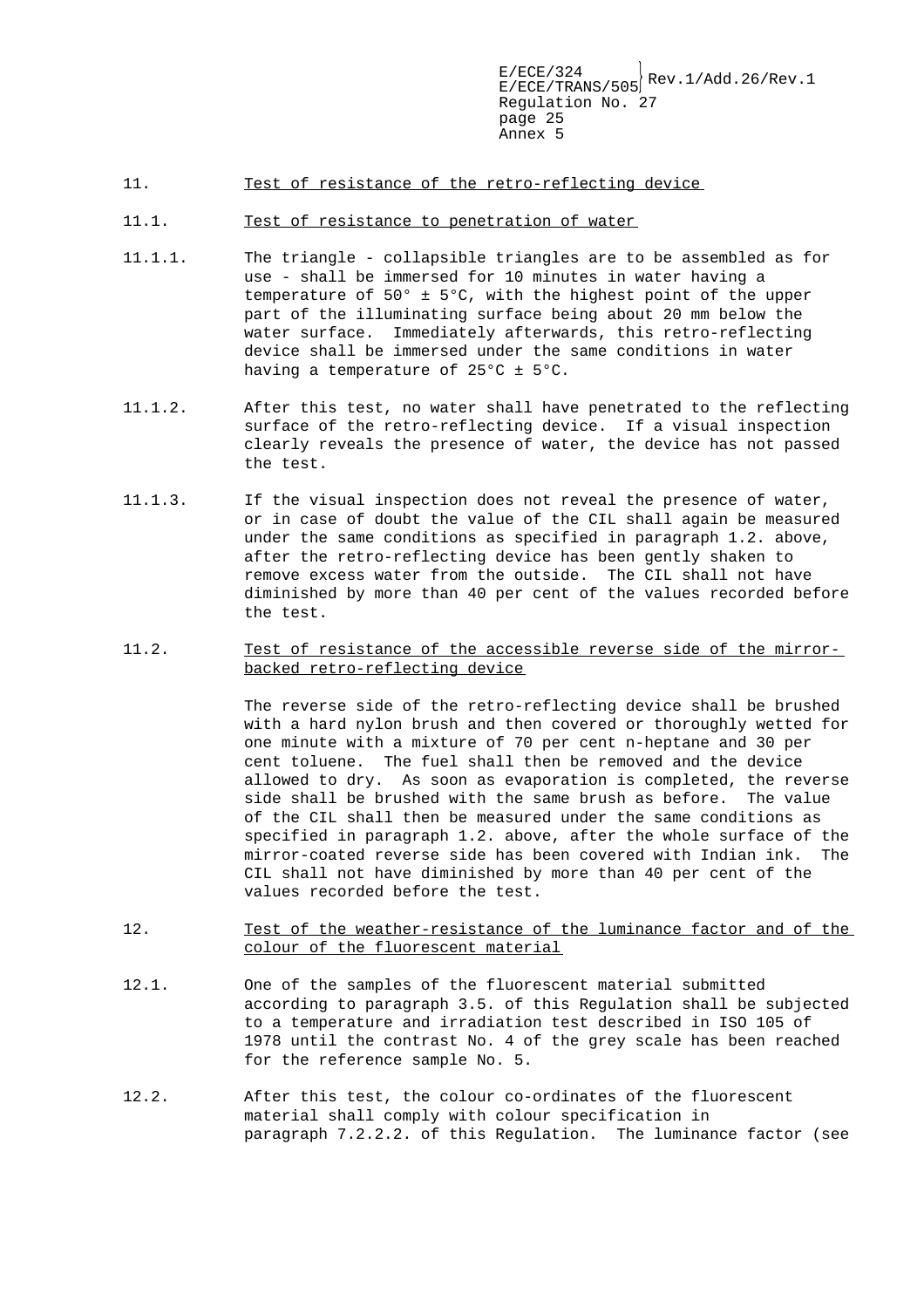$E/ECE/324$ <br>E/ECE/TRANS/505 Rev.1/Add.26/Rev.1 Regulation No. 27 page 26 Annex 5

> paragraph 3 above) shall be at least 30 per cent and shall not have increased by more than 5 per cent compared with the value ascertained according to paragraph 1.8.2. above.

- 12.3. The sample shall not exhibit any visible damage such as cracks, scaling or peeling of the fluorescent material.
- 12.4. If the fluorescent material is an adhesive film which had already successfully passed the above-mentioned tests in a previous approval test, the test need not be repeated; a corresponding note shall be entered under item 12 ("Remarks") in the communication concerning approval (annex 1 of this Regulation).

\_\_\_\_\_\_\_\_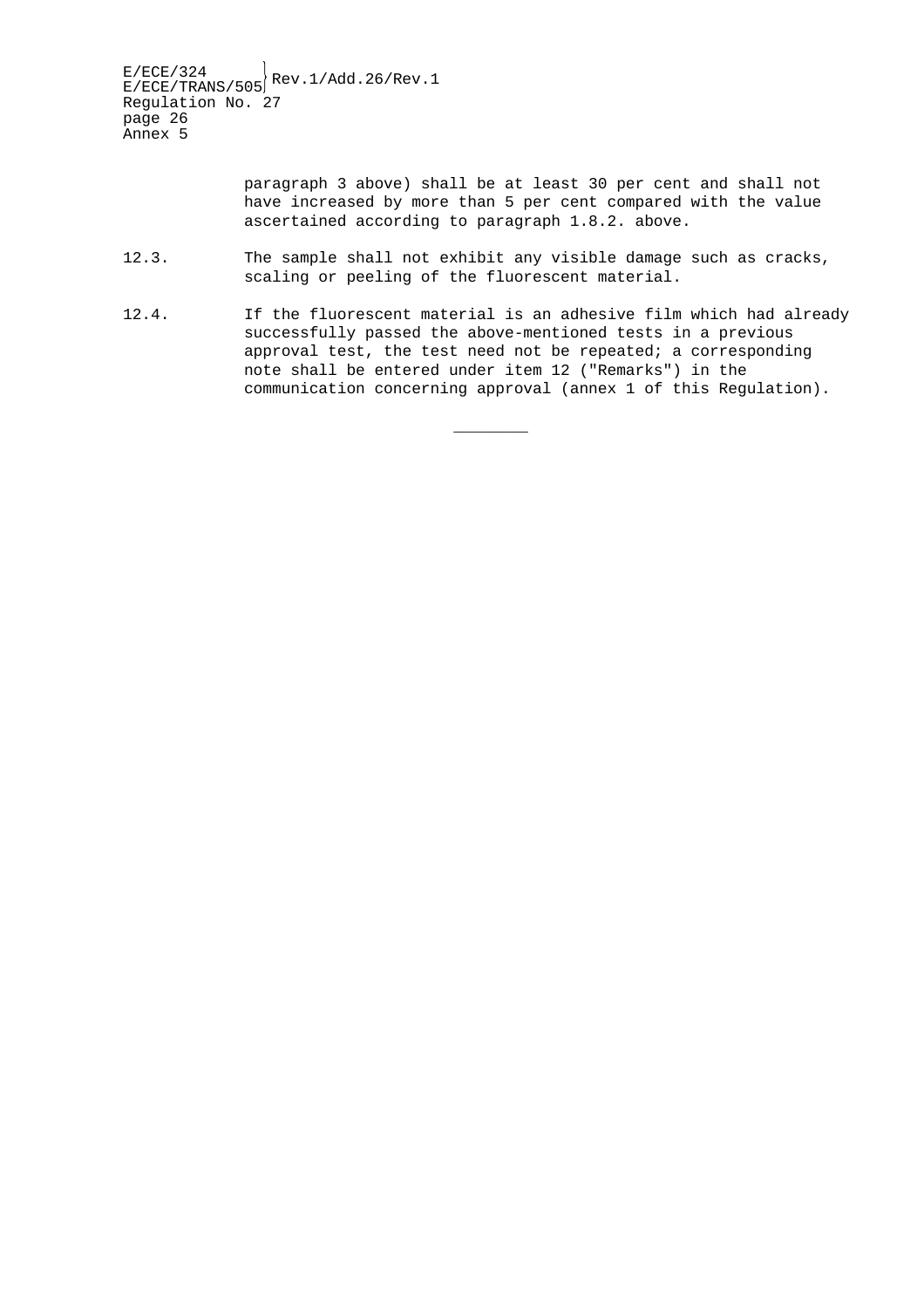#### Annex 6

METHOD FOR MEASUREMENT OF THE CIL OF THE RETRO-REFLECTING DEVICE

1. DEFINITIONS

Needed definitions are explained by figures 1 to 4.

- 2. DIMENSIONAL AND PHYSICAL SPECIFICATIONS FOR THE PHOTOMETRY OF RETRO-REFLECTORS
- 2.1. The CIE-angular system as shown in figure 1 shall be used.

An adequate support (goniometer) is demonstrated in figure 2.

- 2.2. The measuring distance shall be chosen in such an order that at least the limits for the angles  $\delta$ ,  $\gamma$  and  $\eta$  given in figure 4 are respected, but not lower than 10 m or its optical equivalent.
- 2.3. The illuminance at the retro-reflector

The illuminance over the useful area of the retro-reflector, measured perpendicular to the incident light shall be sufficiently uniform. A check on this condition requires a measuring element, the sensitive area of which is not greater than one-tenth of the area to be examined. The variation in the value of the illuminance shall then comply with the condition:

# maximum value minimum value <sup>≤</sup> 1.05

2.4. The colour temperature and the spectral distribution of the source

> The source used for illuminating the retro-reflector shall as faithfully as possible represent the CIE illuminant A, both as regards colour temperature and spectral power distribution.

- 2.5. The photometer head (measuring element)
- 2.5.1. The photometer head shall be corrected to the spectral luminous efficiency for the CIE standard photometric observer in photopic vision.
- 2.5.2. The device shall not show a perceptible change in local sensitivity within the area of its aperture; otherwise suitable provisions must be added, e.g. the application of a diffusing window at a certain distance in front of the sensitive surface.
- 2.5.3. Experience has shown that non-linearity of photometer heads may be a problem with the very small light quantities which are the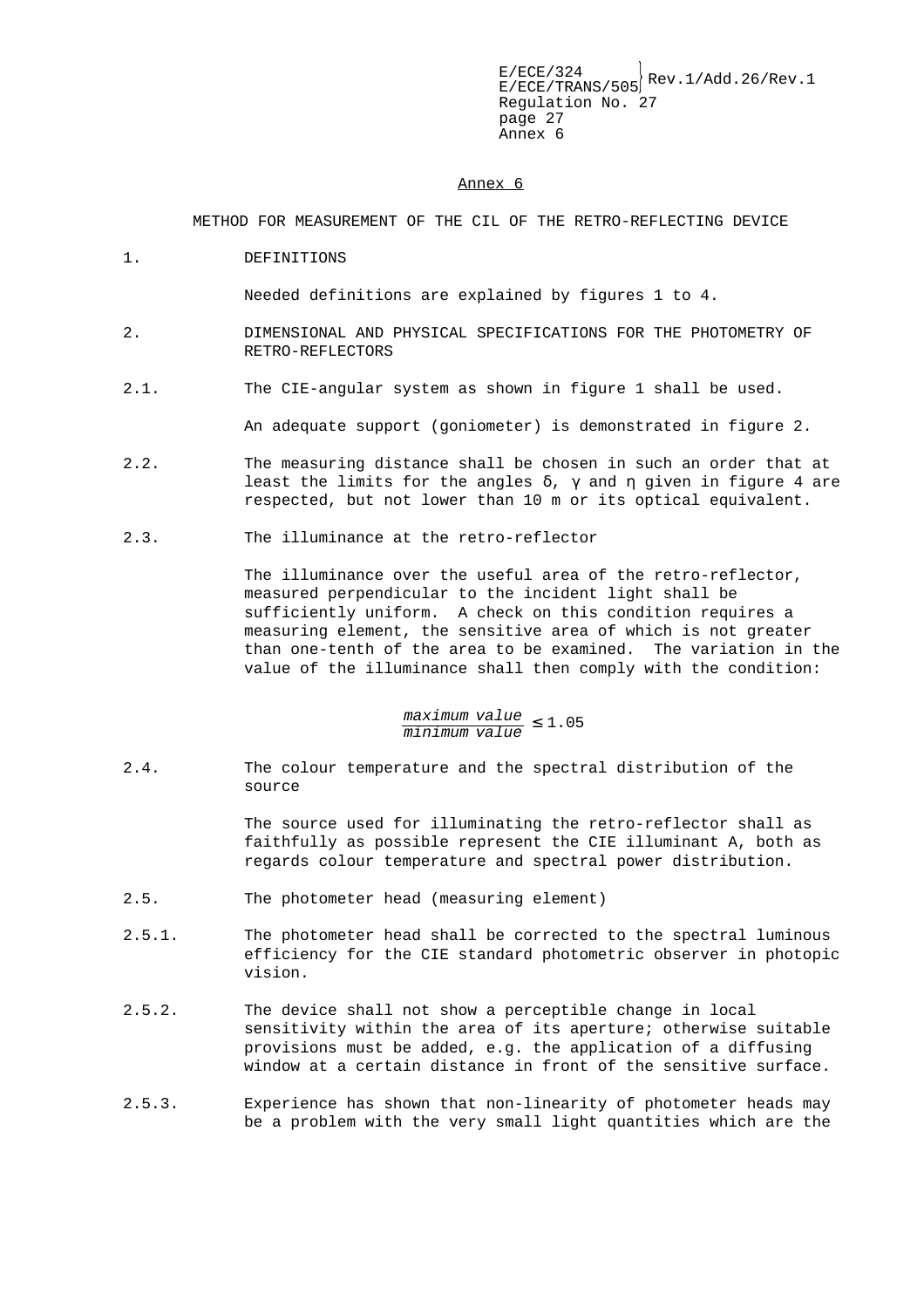rule in the photometry of retro-reflectors. A check at comparable illuminance levels on the photometer head is recommended.

2.6. The influence of a regular reflection

The amount and distribution of the regular reflection from the surface of the retro-reflector depends on the flatness and the gloss of the surface. In general, regular reflection is best avoided when the reference axis is placed so that the regular reflection is directed on the opposite side of the source from the photometer head (for example with  $\beta_1 = -5^{\circ}$ ).

- 3. MEASUREMENT PRECAUTIONS IN THE PHOTOMETRY OF RETRO-REFLECTION
- 3.1. Residual and stray light
- 3.1.1. Since very low light levels are to be measured special precautions are needed to minimize errors due to stray light. The background to the sample and the framework of the sample holder should be matt black and the field of view of the photometer head and the spread of light from both the sample and the source should each be restricted as much as possible.
- 3.1.2. Reflections from the floor and walls which occur over the relatively long test distances used must be screened from both the sample and the photometer head by baffles. The importance of looking from the photometer head to check for sources of stray light cannot be over emphasized.
- 3.1.3. A valuable aid to reducing the amount of stray light in the laboratory is to use a slide projector type of optical system for the light source. With this, an iris diaphragm or suitable sized apertures may be used in the optical system to restrict the illuminated area at the sample to the minimum size needed to provide uniform illuminance over the sample.
- 3.1.4. Residual stray light should always be allowed for by measuring it when the sample is covered by an opaque matt black surface, zigzag folded black paper of the same size and shape or a specular black surface suitably oriented with a light trap. This value should be subtracted from that measured on the retro-reflector.
- 3.2. Stability of the apparatus
- 3.2.1. The light source and photometer head should remain stable throughout the period of the test. Since the sensitivity and the adaptation to the V  $(\lambda)$  function of most photometer heads change with temperature, the laboratory ambient temperature should not vary significantly during this period. Sufficient time should always be allowed for the apparatus to stabilize before commencing measurements.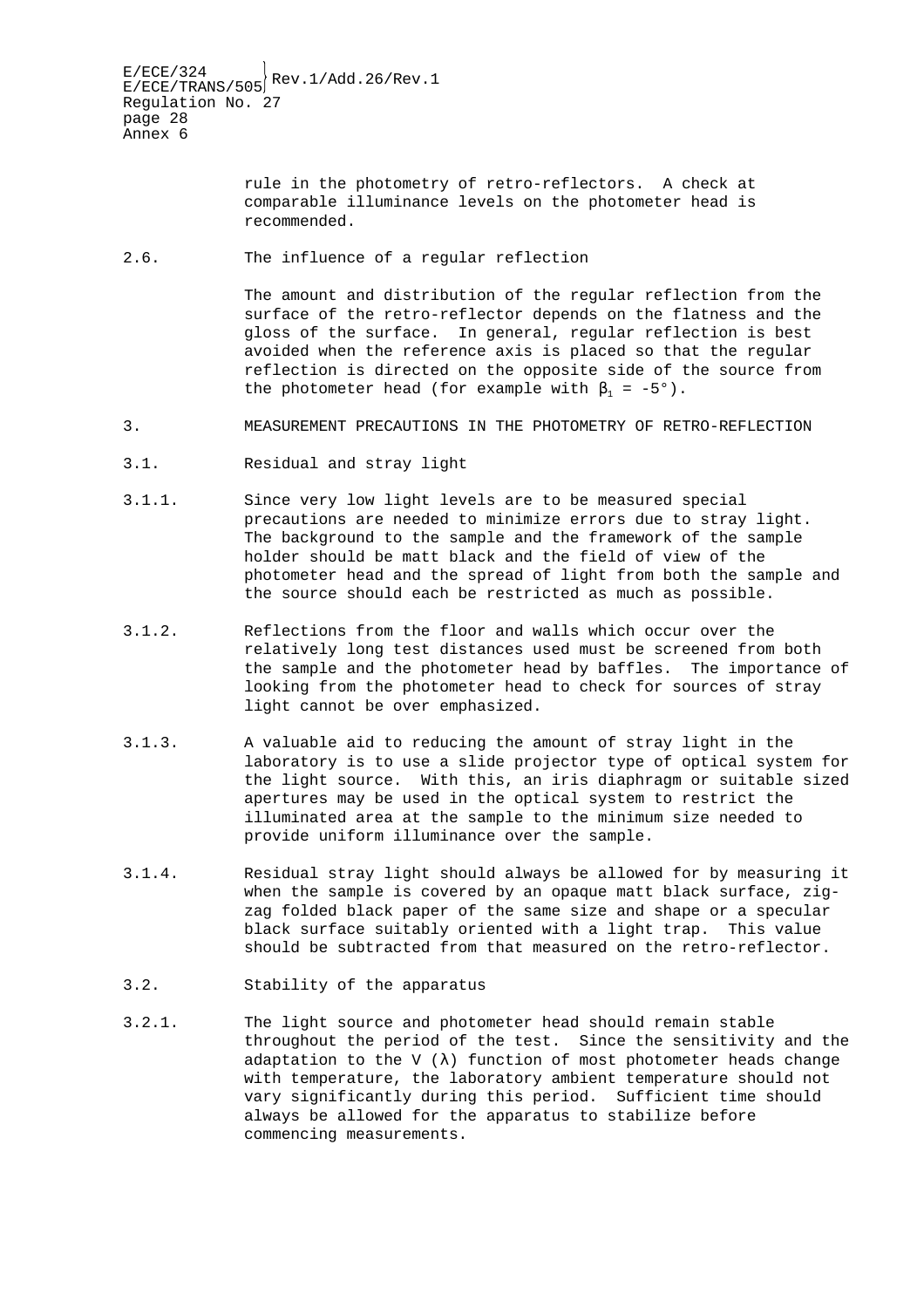- 3.2.2 The power supply to the light source should be adequately stabilized so that the luminous intensity of the lamp can be maintained throughout the test to within the required accuracy for the work.
- 3.2.3. A useful check on the overall stability of the reflex photometer during a series of tests is to make periodic measurements of CIL values of a stable reference standard.
- 3.2.4. Another technique is to incorporate in the apparatus an auxiliary detector to check or monitor the output of the light source. Although the output from the auxiliary detector can be checked for any change in reading, a useful refinement is to use the output to alter electronically the sensitivity of the main reflex photometer head and compensate automatically for changes in the light output of the source.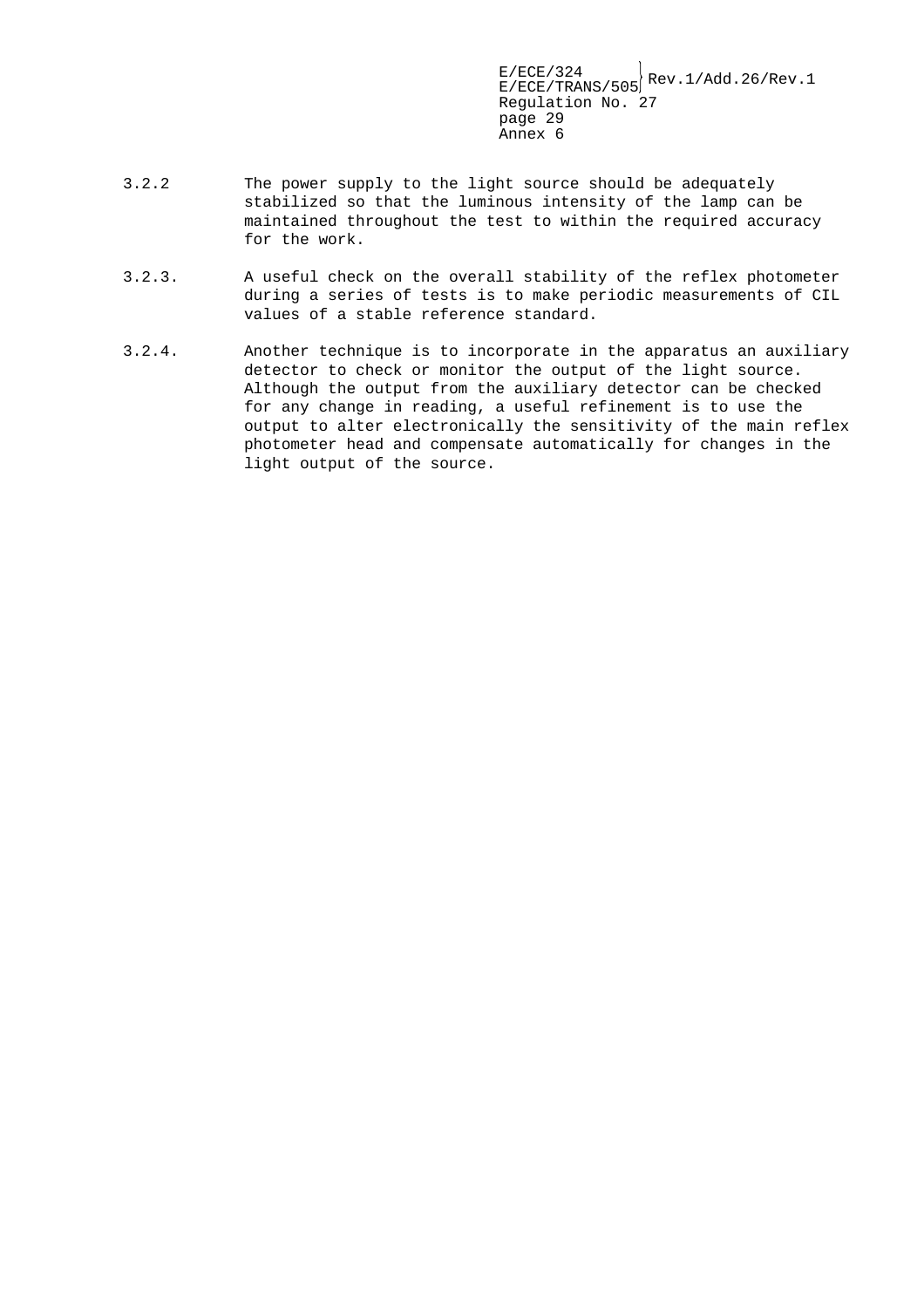$E/ECE/324$ <br> $E/ECE/TRANS/505$ <sup>Rev.1/Add.26/Rev.1</sup> Regulation No. 27 page 30 Annex 6



Figure 1

THE CIE CO-ORDINATE SYSTEM

| 1: First Axis  | I: Illumination Axis | Ω.:          | Observation angle       |
|----------------|----------------------|--------------|-------------------------|
| 2: Second Axis | 0: Observation Axis  |              | ß,, ß,: Entrance angles |
|                | R: Reference Axis    | $\epsilon$ : | Rotation angle          |

The CIE angular system for specifying and measuring retro-reflectors. The first axis is perpendicular to the plane containing the observation axis and the illumination axis. The second axis is perpendicular both to the first axis and to the reference axis. All axes, angles, and directions of rotation are shown positive.

Notes: (a) The principle fixed axis is the illumination axis.

- (b) The first axis is fixed perpendicular to the plane containing the observation and illumination axis.
- (c) The reference axis is fixed in the retro-reflector and moveable with  $\mathcal{B}_1$  and  $\mathcal{B}_2$ .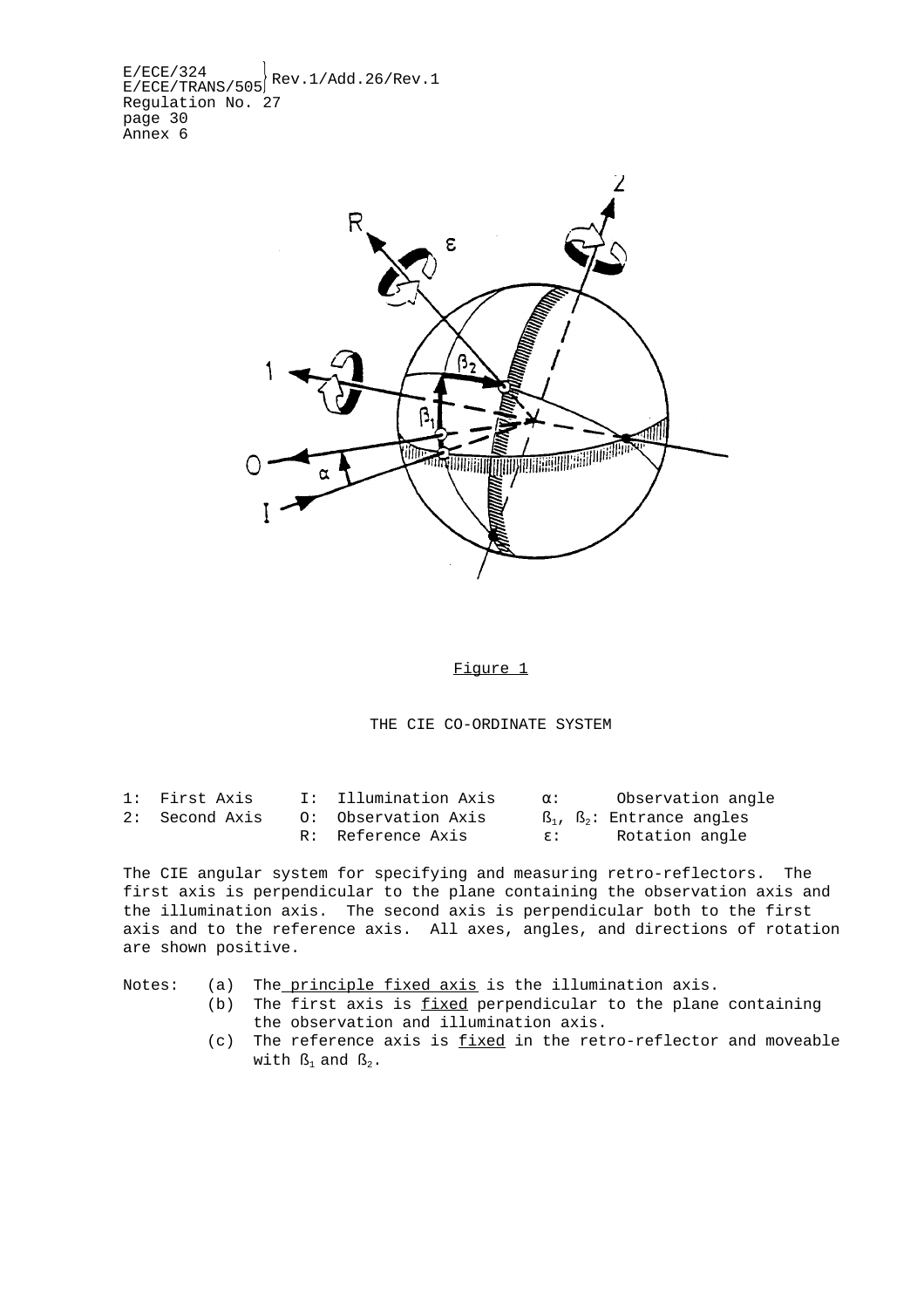$E/ECE/324$ <br> $E/ECE/TRANS/505$ <sup>Rev.1/Add.26/Rev.1</sup> Regulation No. 27 page 31 Annex 6



#### Figure 2

GONIOMETER MECHANISM EMBODYING THE CIE ANGULAR SYSTEM

| 1: First Axis  | I: Illumination Axis         | $\alpha$ :   | Observation angle                                 |
|----------------|------------------------------|--------------|---------------------------------------------------|
| 2: Second Axis | 0: Observation Axis          |              | $\mathbb{S}_1$ , $\mathbb{S}_2$ : Entrance angles |
|                | R: Reference Axis            | $\epsilon$ : | Rotation angle                                    |
|                | P: Retro-reflective material |              |                                                   |

Representation of a Goniometer mechanism embodying the CIE angular system for specifying and measuring retro-reflectors. All angles and directions of rotation are shown positive.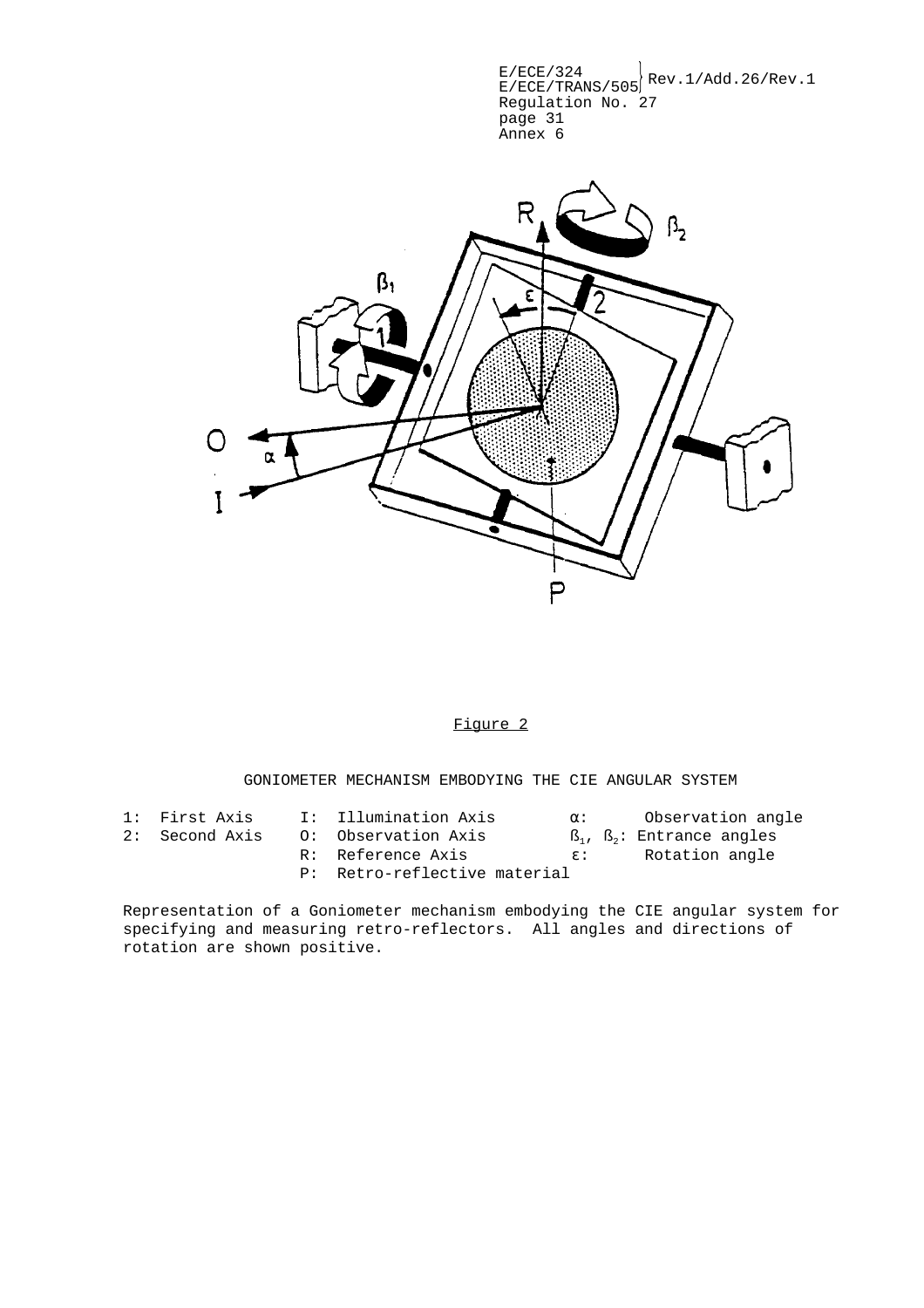$E/ECE/324$ <br>E/ECE/TRANS/505 Rev.1/Add.26/Rev.1 Regulation No. 27 page 32 Annex 6



Figure 3



For the purpose of this Regulation, the following limits are set up:

```
δ ≤ 10'
γ ≤ 10'
η ≤ 80'
```
Figure 4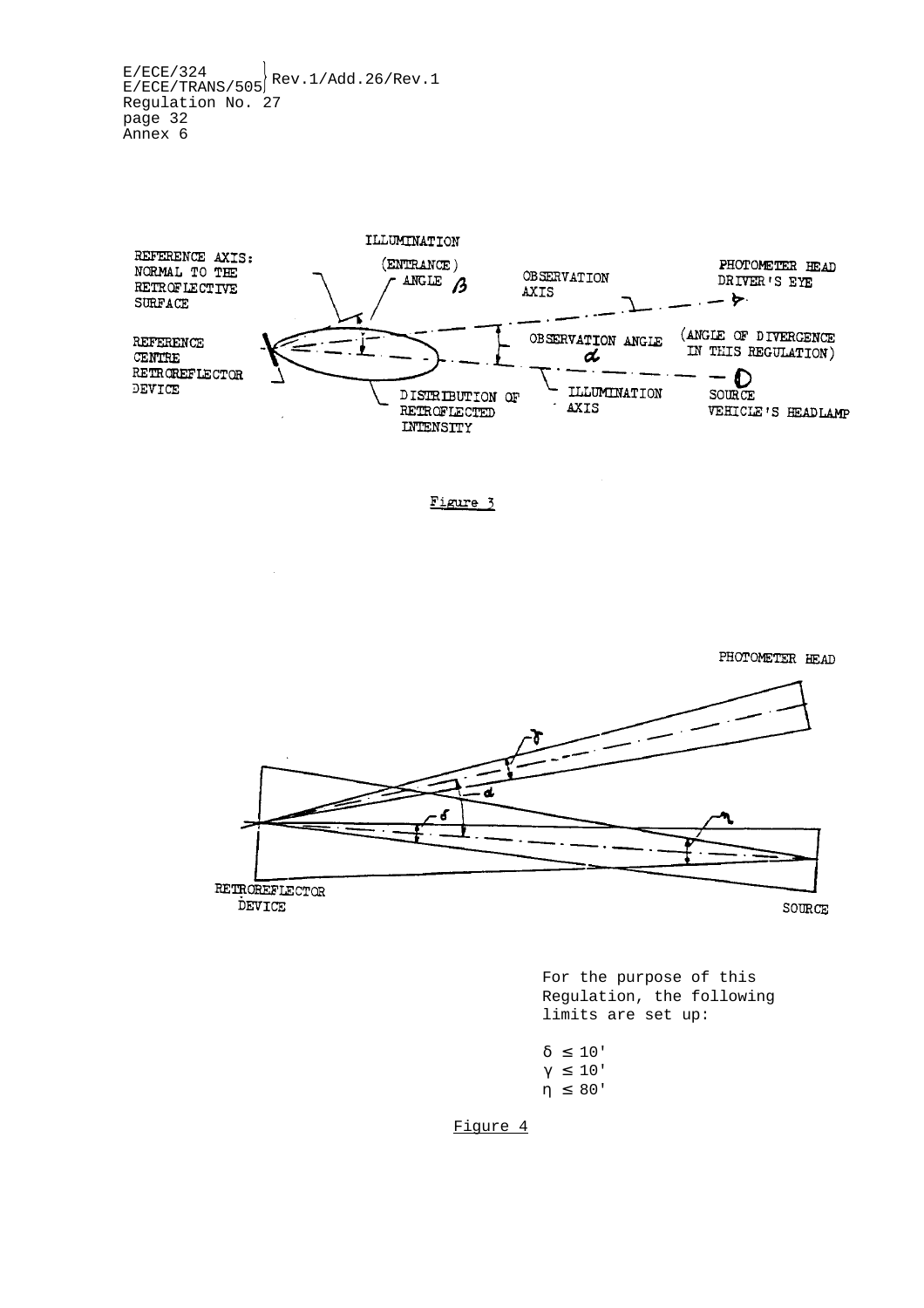Annex 7

MINIMUM REQUIREMENTS FOR CONFORMITY OF PRODUCTION CONTROL PROCEDURES

- 1. GENERAL
- 1.1. The conformity requirements shall be considered satisfied from a mechanical and geometric standpoint, if the differences do not exceed inevitable manufacturing deviations within the requirements of this Regulation.
- 1.2. With respect to photometric performances, the conformity of massproduced advance-warning triangles shall not be contested if, when testing photometric performances of any advance-warning triangle chosen at random no measured value deviates unfavourably by more than 20 per cent from the minimum values prescribed in this Regulation.
- 1.3. The chromaticity coordinates shall be complied with.
- 2. MINIMUM REQUIREMENTS FOR VERIFICATION OF CONFORMITY BY THE MANUFACTURER

For each type of advance-warning triangle the holder of the approval mark shall carry out at least the following tests, at appropriate intervals. The tests shall be carried out in accordance with the provisions of this Regulation.

If any sampling shows non-conformity with regard to the type of test concerned, further samples shall be taken and tested. The manufacturer shall take steps to ensure the conformity of the production concerned.

2.1. Nature of tests

Tests of conformity in this Regulation shall cover the photometric and colorimetric characteristics, the test of weather resistance of these characteristics and the resistance to penetration of water.

- 2.2. Methods used in tests
- 2.2.1. Tests shall generally be carried out in accordance with the methods set out in this Regulation.
- 2.2.2. In any test of conformity carried out by the manufacturer, equivalent methods may be used with the consent of the competent authority responsible for approval tests. The manufacturer is responsible for proving that the applied methods are equivalent to those laid down in this Regulation.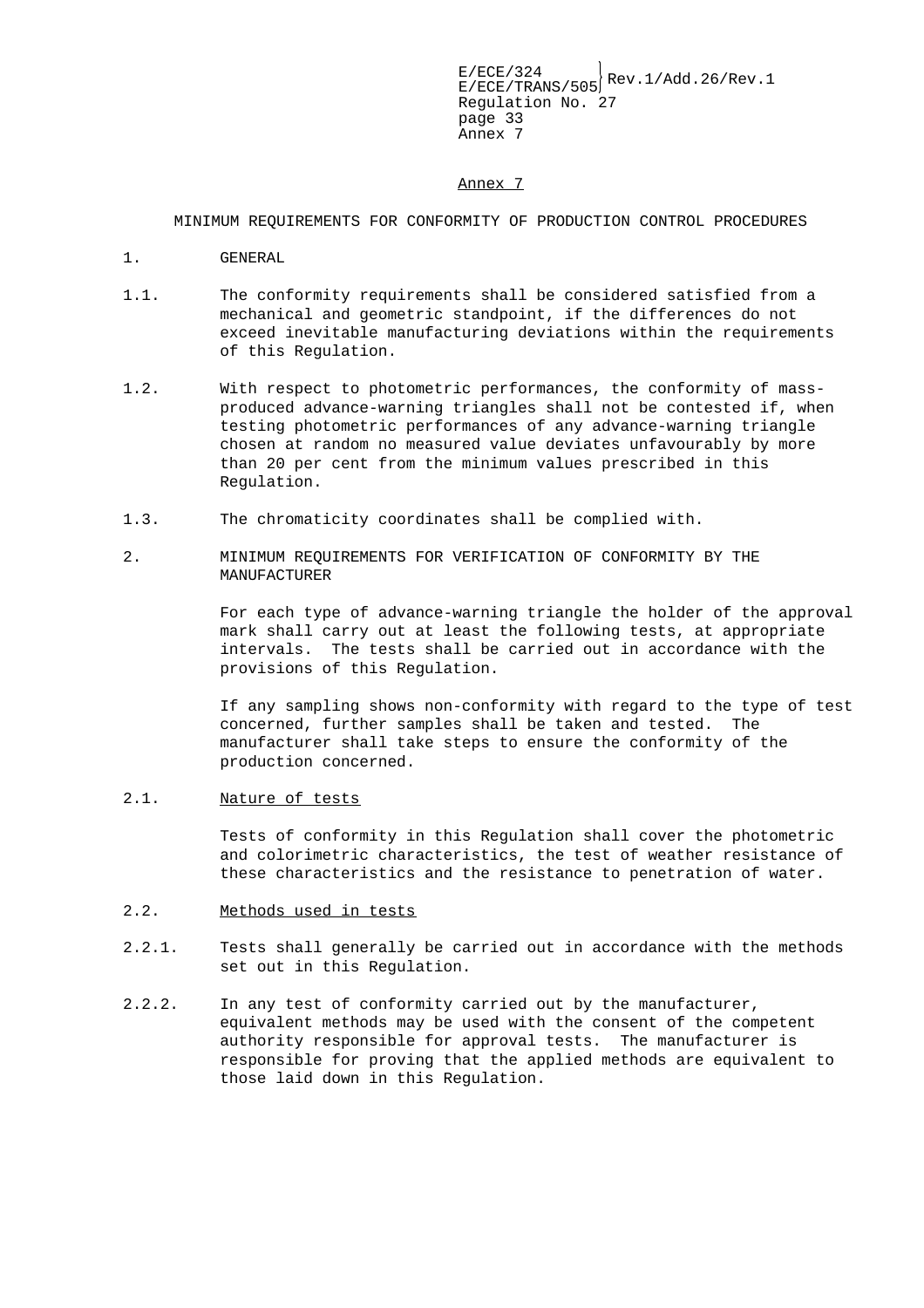- 2.2.3. The application of paragraphs 2.2.1. and 2.2.2. requires regular calibration of test apparatus and its correlation with measurements made by a competent authority.
- 2.2.4. In all cases the reference methods shall be those of this Regulation, particularly for the purpose of administrative verification and sampling.

#### 2.3. Nature of sampling

Samples of advance-warning triangles shall be selected at random from the production of a uniform batch. A uniform batch means a set of advance-warning triangles of the same type, defined according to the production methods of the manufacturer.

The assessment shall in general cover series production from individual factories. However, a manufacturer may group together records concerning the same type from several factories, provided these operate under the same quality system and quality management.

#### 2.4. Measured and recorded photometric characteristics

The sampled advance-warning triangle shall be subjected to photometric measurements at the points and the chromaticity coordinates provided for in the Regulation.

#### 2.5. Criteria governing acceptability

The manufacturer is responsible for carrying out a statistical study of the test results and for defining, in agreement with the competent authority, criteria governing the acceptability of his products in order to meet the specifications laid down for verification of conformity of products in paragraph 10.1. of this Regulation.

The criteria governing the acceptability shall be such that, with a confidence level of 95 per cent, the minimum probability of passing a spot check in accordance with annex 8 (first sampling) would be 0.95.

\_\_\_\_\_\_\_\_\_\_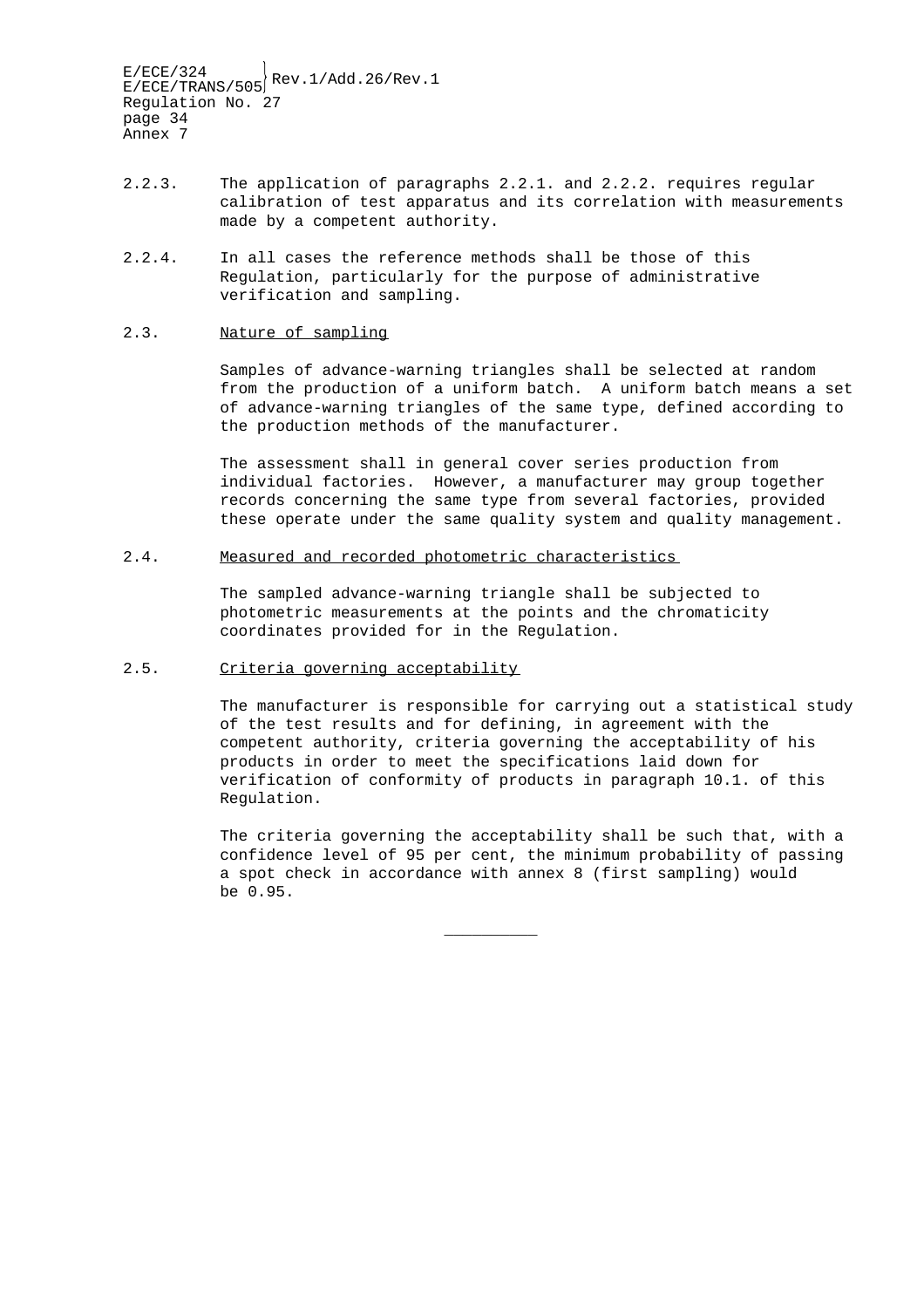Annex 8

#### MINIMUM REQUIREMENTS FOR SAMPLING BY AN INSPECTOR

- 1. GENERAL
- 1.1. The conformity requirements shall be considered satisfied from a mechanical and a geometric standpoint, in accordance with the requirements of this Regulation, if any, if the differences do not exceed inevitable manufacturing deviations.
- 1.2. With respect to photometric performance, the conformity of massproduced advance-warning triangles shall not be contested if, when testing photometric performances of any advance-warning triangle chosen at random:
- 1.2.1. no measured value deviates unfavourably by more than 20 per cent from the minimum values prescribed in this Regulation.
- 1.2.2. Advance-warning triangles with apparent defects are disregarded.
- 1.3. The chromaticity coordinates shall be complied with.
- 2. FIRST SAMPLING

In the first sampling four advance-warning triangles are selected at random. The first sample of two is marked A, the second sample of two is marked B.

- 2.1. The conformity is not contested
- 2.1.1. Following the sampling procedure shown in Figure 1 of this annex the conformity of mass-produced advance-warning triangles shall not be contested if the deviation of the measured values of the advancewarning triangles in the unfavourable directions are:
- 2.1.1.1. sample A

| A1: | one advance-warning triangle                                                    |  | 0 per cent                |
|-----|---------------------------------------------------------------------------------|--|---------------------------|
|     | one advance-warning triangle not more than                                      |  | 20 per cent               |
| A2: | both advance-warning triangles more than<br>but not more than<br>go to sample B |  | 0 per cent<br>20 per cent |

#### 2.1.1.2. sample B

|  |  | B1: both advance-warning triangles |  |  |  | 0 per cent |
|--|--|------------------------------------|--|--|--|------------|
|--|--|------------------------------------|--|--|--|------------|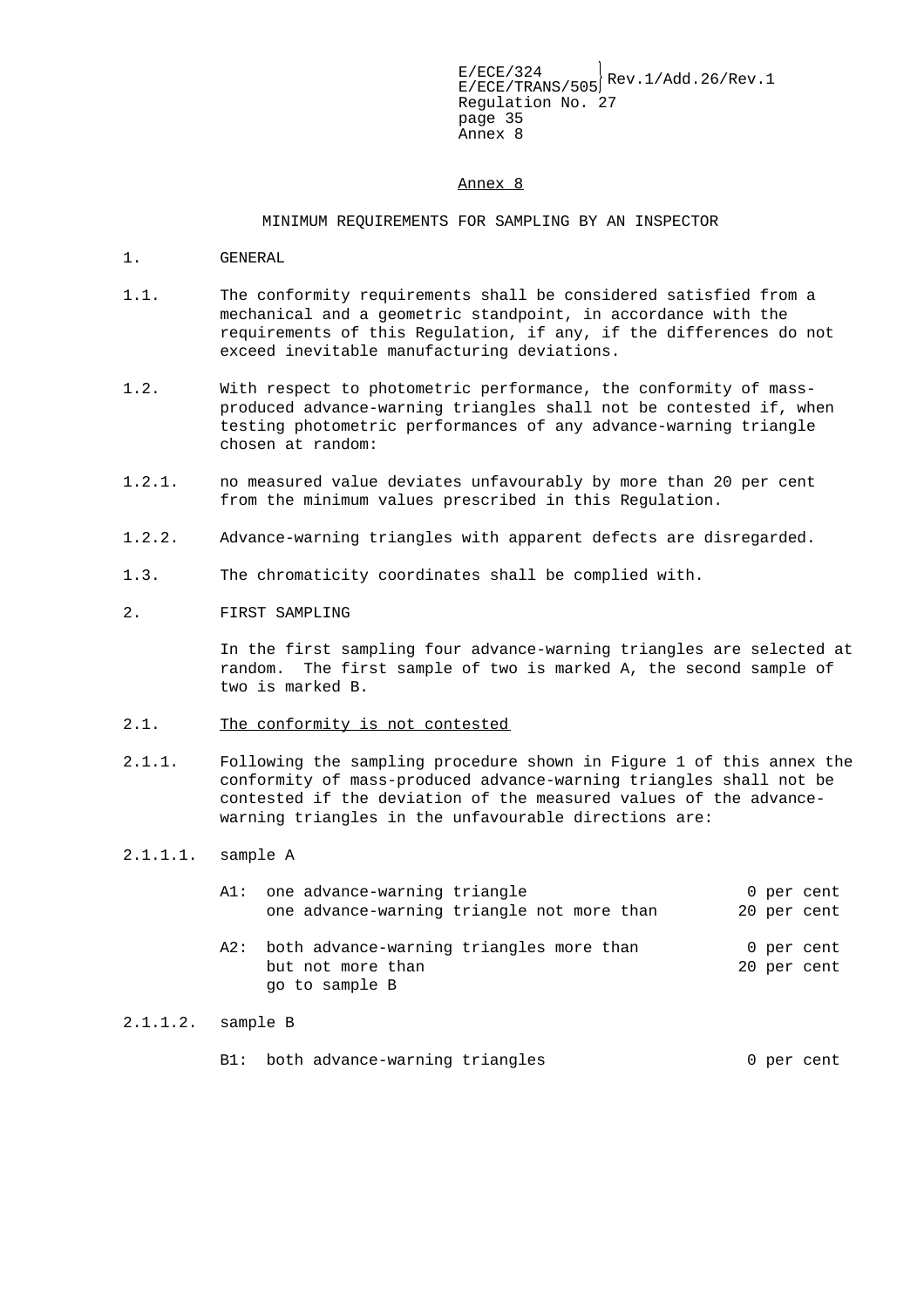- 2.2. The conformity is contested
- 2.2.1. Following the sampling procedure shown in Figure 1 of this annex the conformity of mass-produced advance-warning triangles shall be contested and the manufacturer requested to make his production meet the requirements (alignment) if the deviations of the measured values of the advance-warning triangles are:
- 2.2.1.1. sample A
	- A3: one advance-warning triangle not more than 20 per cent one advance-warning triangle more than 20 per cent but not more than 30 per cent

#### 2.2.1.2. sample B

| B2: | in the case of A2                          |  |  |  |             |
|-----|--------------------------------------------|--|--|--|-------------|
|     | one advance-warning triangle more than     |  |  |  | 0 per cent  |
|     | but not more than                          |  |  |  | 20 per cent |
|     | one advance-warning triangle not more than |  |  |  | 20 per cent |
|     |                                            |  |  |  |             |

B3: in the case of A2 one advance-warning triangle and the control of per cent one advance-warning triangle more than 20 per cent but not more than 30 per cent

#### 2.3. Approval withdrawn

Conformity shall be contested and paragraph 11. applied if, following the sampling procedure in Figure 1 of this annex, the deviations of the measured values of the advance-warning triangles are:

2.3.1. sample A

| $A4$ : | one advance-warning triangle not more than |  |  | 20 per cent |
|--------|--------------------------------------------|--|--|-------------|
|        | one advance-warning triangle more than     |  |  | 30 per cent |
|        |                                            |  |  |             |

A5: both advance-warning triangles more than 20 per cent

#### 2.3.2. sample B

| B4:        | in the case of A2                        |  |             |
|------------|------------------------------------------|--|-------------|
|            | one advance-warning triangle more than   |  | 0 per cent  |
|            | but not more than                        |  | 20 per cent |
|            | one advance-warning triangle more than   |  | 20 per cent |
| <b>B5:</b> | in the case of A2                        |  |             |
|            | both advance-warning triangles more than |  | 20 per cent |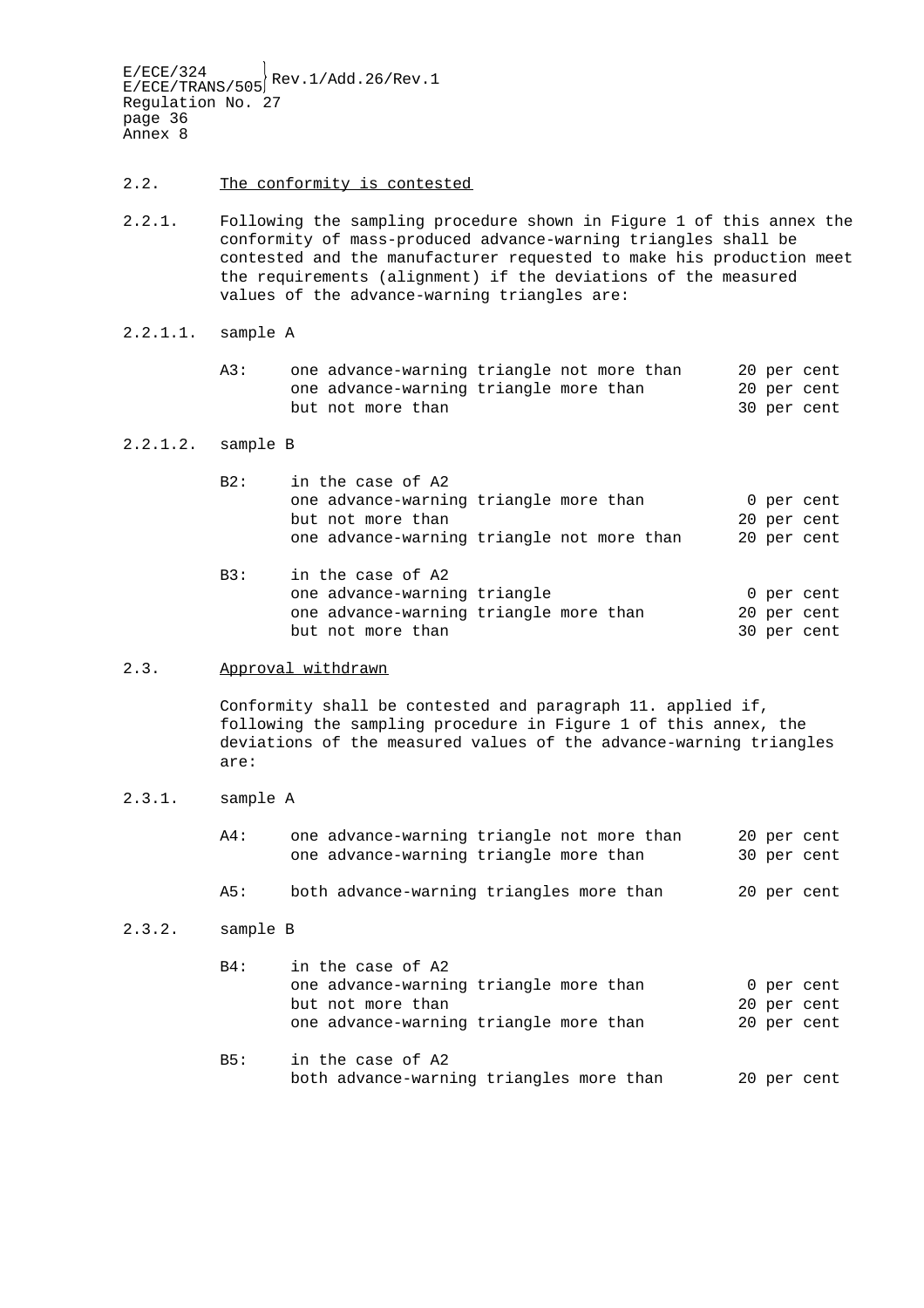B6: in the case of A2 one advance-warning triangle 0 per cent one advance-warning triangle more than 30 per cent

#### 3. REPEATED SAMPLING

In the cases of A3, B2, B3 a repeated sampling, third sample C of two advance-warning triangles and fourth sample D of two advancewarning triangles, selected from stock manufactured after alignment, is necessary within two months' time after the notification.

- 3.1. The conformity is not contested
- 3.1.1. Following the sampling procedure shown in Figure 1 of this annex the conformity of mass-produced advance-warning triangles shall not be contested if the deviations of the measured values of the advancewarning triangles are:
- 3.1.1.1. sample C

| C1: | one advance-warning triangle<br>one advance-warning triangle not more than      |  | 0 per cent<br>20 per cent |
|-----|---------------------------------------------------------------------------------|--|---------------------------|
| C2: | both advance-warning triangles more than<br>but not more than<br>go to sample D |  | 0 per cent<br>20 per cent |

#### 3.1.1.2. sample D

| DI: | in the case of C2              |  |            |
|-----|--------------------------------|--|------------|
|     | both advance-warning triangles |  | 0 per cent |

- 3.2. The conformity is contested
- 3.2.1. Following the sampling procedure shown in Figure 1 of this annex the conformity of mass-produced advance-warning triangles shall be contested and the manufacturer requested to make his production meet the requirements (alignment) if the deviations of the measured values of the advance-warning triangles are:
- 3.2.1.1. sample D

| D2: | in the case of C2                          |  |             |
|-----|--------------------------------------------|--|-------------|
|     | one advance-warning triangle more than     |  | 0 per cent  |
|     | but not more than                          |  | 20 per cent |
|     | one advance-warning triangle not more than |  | 20 per cent |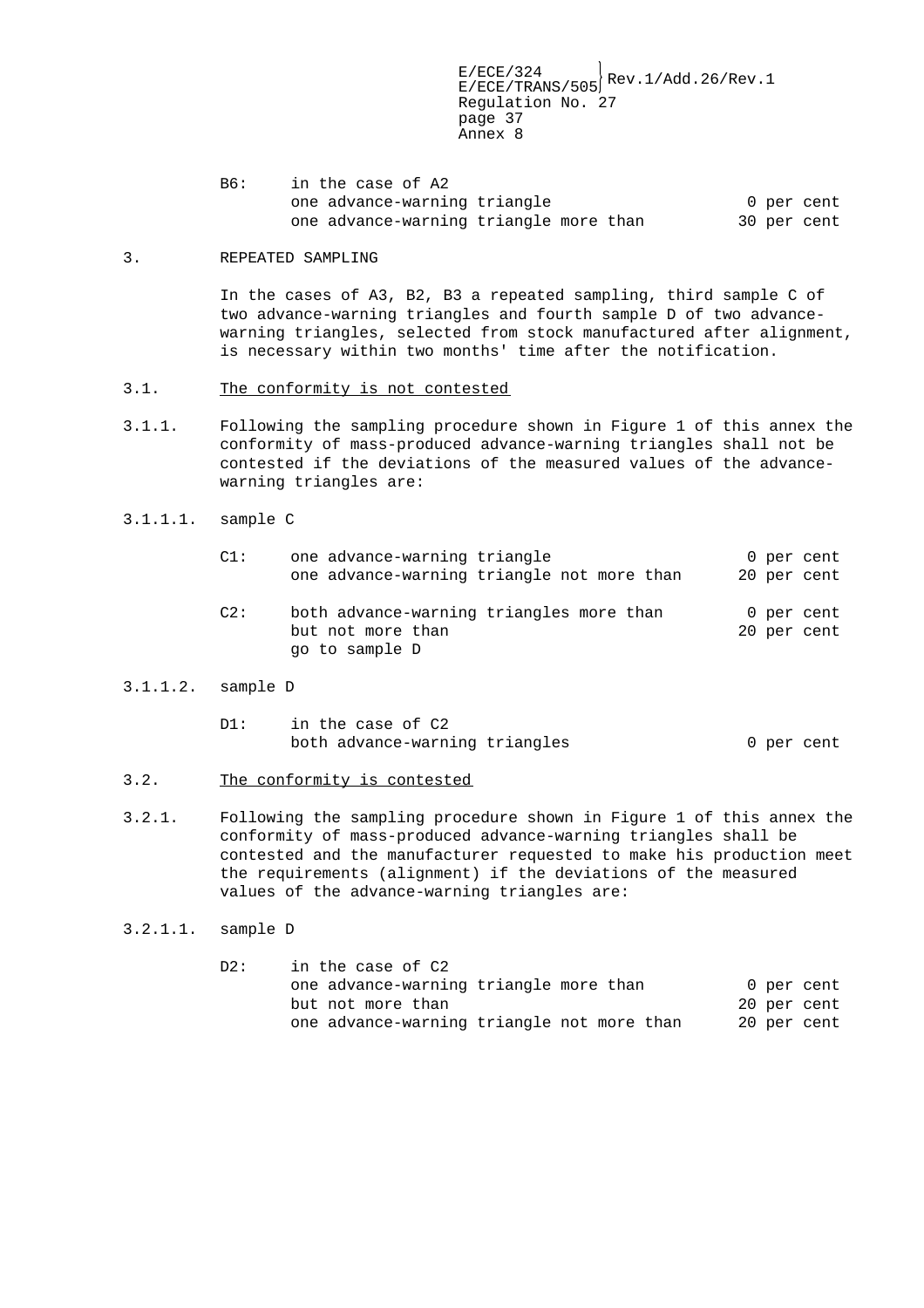#### 3.3. Approval withdrawn

Conformity shall be contested and paragraph 11. applied if, following the sampling procedure in Figure 1 of this annex, the deviations of the measured values of the advance-warning triangles are:

3.3.1. sample C

| C3:    | one advance-warning triangle not more than |  | 20 per cent |
|--------|--------------------------------------------|--|-------------|
|        | one advance-warning triangle more than     |  | 20 per cent |
| $C4$ : | both advance-warning triangles more than   |  | 20 per cent |

#### 3.3.2. sample D

D3: in the case of C2 one advance-warning triangle 0 or more than 0 per cent one advance-warning triangle more than 20 per cent

#### 4. ADDITIONAL TESTS

With respect to the verification of the normal use the following procedures shall be applied:

One additional advance-warning triangle shall be tested according to the procedures described in paragraph 1.5.3. to 1.8.3. of annex 5.

The advance-warning triangles shall be considered as acceptable if the tests have been passed.

However, if the test on this sample is not complied with, the two other additional advance-warning triangles shall be subjected to the same procedure and both shall pass the test.